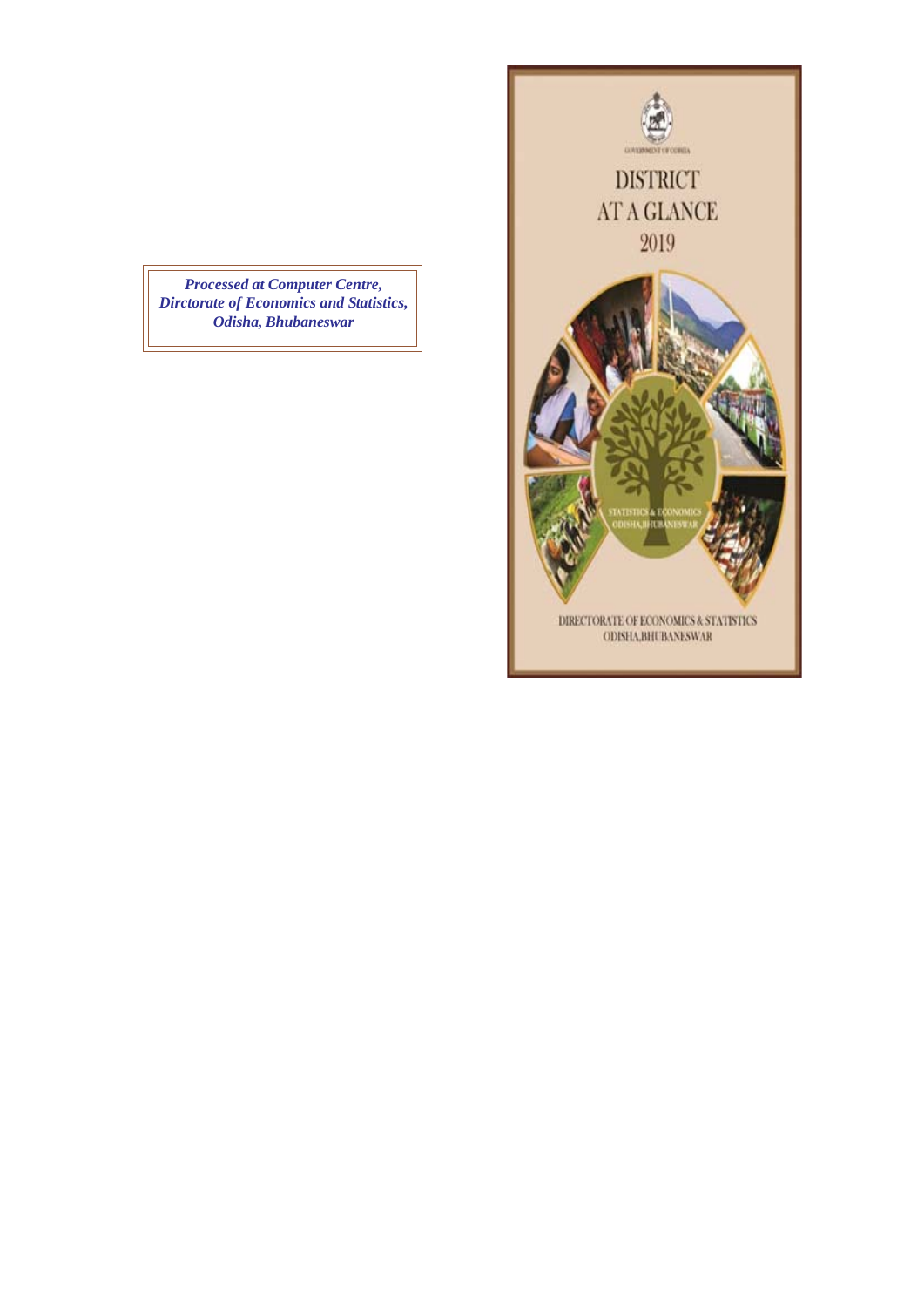### *Staff Associated*

*Sri S. Sahoo, ISS Director Sri P. K. Behera, Deputy Director Sri G. K. Behera, Statistical Officer Sri S. C. Sahoo, Asst. Statistical Officer Sri S. P. Pattanaik, Asst. Statistical Officer Sri M.R. Mohanty, Asst. Statistical Officer Smt. Bidyutlata Patsani, Artist*

*Contact Address :*

*Directorate of Economics and Statistics, Odisha, Bhubaneswar Arthaniti O Parisankhyan Bhawan Heads of Department Complex Bhubaneswar-751001 Phone : 0674-2391295 Email : desbbsr@nic.in desbbsr@gmail.com Website :desorissa.nic.in*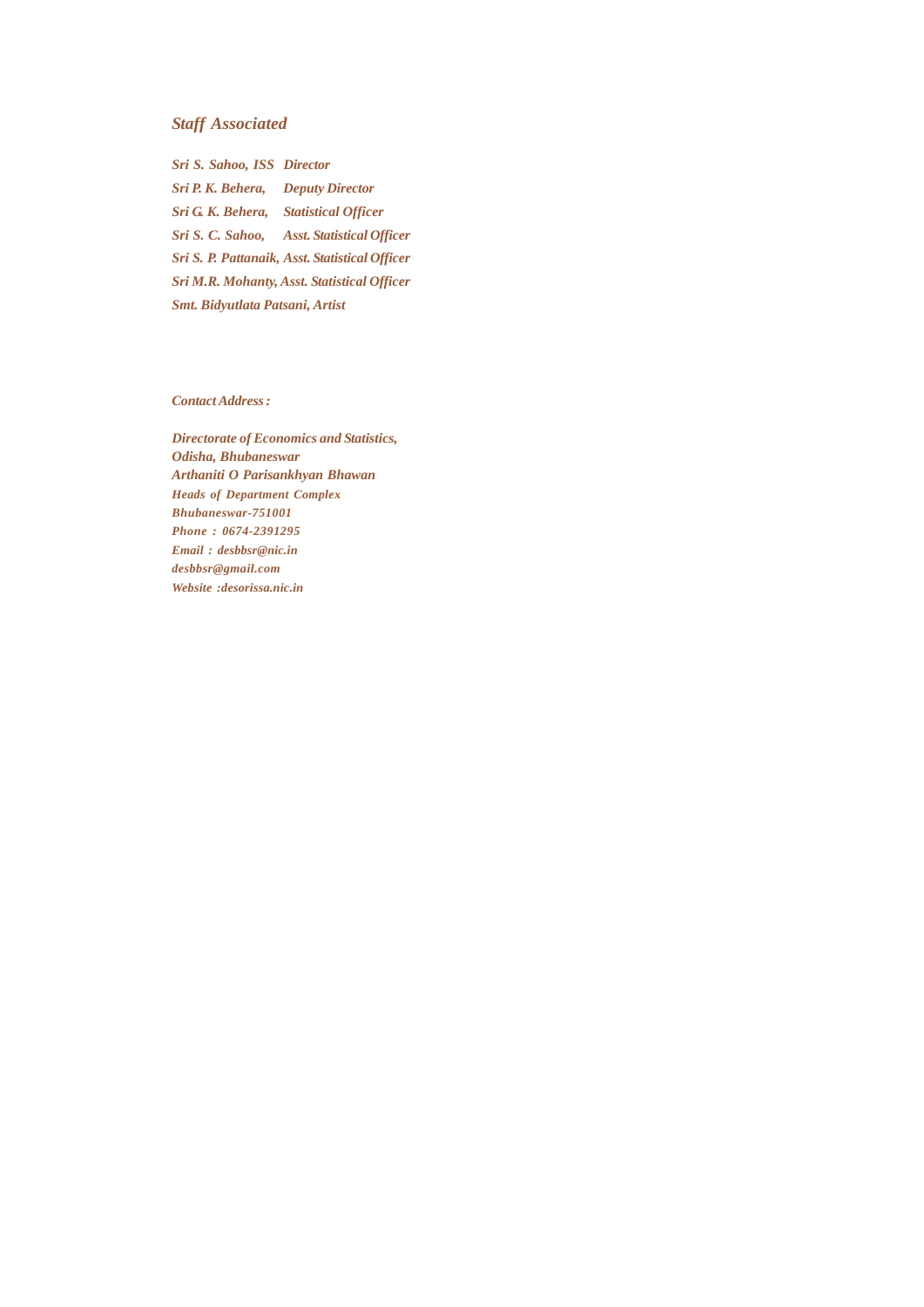## *Contents*

|    | <i>Sl. No.</i><br><b>Subject</b>  | Page |  |  |  |  |  |
|----|-----------------------------------|------|--|--|--|--|--|
| 1. | Administrative Setup              | 1    |  |  |  |  |  |
| 2. | Irrigation Potential Created<br>5 |      |  |  |  |  |  |
| 3. | Population (2011 Census)<br>7     |      |  |  |  |  |  |
| 4. | Education<br>13                   |      |  |  |  |  |  |
|    | 5. Industry                       | 17   |  |  |  |  |  |
|    | 6. Rainfall                       | 18   |  |  |  |  |  |
|    | 7. Fishery                        | 19   |  |  |  |  |  |
|    | 8. LUS                            | 21   |  |  |  |  |  |
|    | 9. Infrastructure                 | 24   |  |  |  |  |  |
|    | 10. Production of Major Crops     | 25   |  |  |  |  |  |
|    | 11. Health and Family Welfare     | 29   |  |  |  |  |  |
|    | 12. Communication                 | 31   |  |  |  |  |  |
|    | 13. Animal Husbandry              | 34   |  |  |  |  |  |
|    | 14. Consumption of Fertiliser     | 38   |  |  |  |  |  |
|    | ***                               |      |  |  |  |  |  |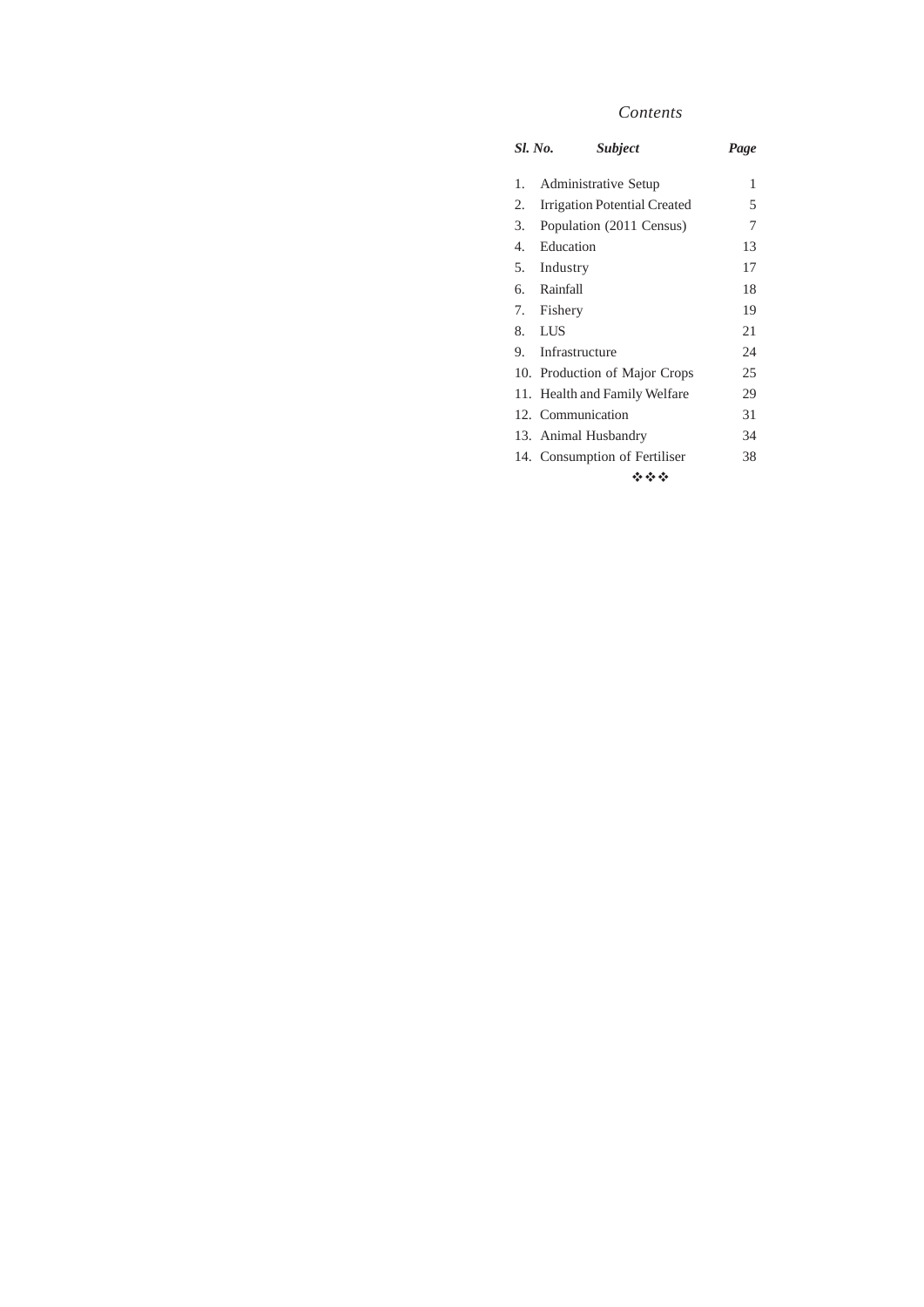|                                                   | <b>Administrative Setup</b> |                                                    |                    |                                | <b>Consumption of Fertiliser</b> (2017-18)  |                         |                            |                                            |
|---------------------------------------------------|-----------------------------|----------------------------------------------------|--------------------|--------------------------------|---------------------------------------------|-------------------------|----------------------------|--------------------------------------------|
| Name of the Geogra<br>S1<br>No<br>District        | phical<br>Area<br>Sq. Kms   | No. of<br>Sub-<br>Division                         | No. of<br>Tehasils | Nitro<br>genous<br>(N)<br>(MT) | Phos<br>phatic<br>(P)<br>(MT)               | Pottasic<br>(K)<br>(MT) | Total<br>$(N+P+K)$<br>(MT) | Fertiliser<br>consum<br>ption<br>(Kg/hect) |
| Angul<br>$\mathbf{1}$<br>2 Balasore<br>3 Baragarh | 6375<br>3806<br>5837        | $\overline{4}$<br>$\overline{2}$<br>$\overline{2}$ | 8<br>12<br>12      | 4354<br>20829<br>33222         | 2025<br>11777<br>15695                      | 853<br>7350<br>8353     | 7232<br>39956<br>57270     | 25.45<br>139.65<br>130.85                  |
| 4 Bhadrak                                         | 2505                        | 1                                                  | 7                  | 10506                          | 6833                                        | 3313                    | 20652                      | 100.14                                     |
| 5 Bolangir                                        | 6575                        | 3                                                  | 14                 | 16191                          | 5270                                        | 2940                    | 24401                      | 58.70                                      |
| 6 Boudh                                           | 3098                        | $\mathbf{1}$                                       | 3                  | 3599                           | 1015                                        | 559                     | 5173                       | 39.46                                      |
| 7 Cuttack                                         | 3932                        | 3                                                  | 15                 | 12664                          | 3309                                        | 1894                    | 17867                      | 73.43                                      |
| 8 Deogarh                                         | 2940                        | $\mathbf{1}$                                       | 3                  | 2093                           | 1091                                        | 460                     | 3644                       | 34.46                                      |
| 9 Dhenkanal                                       | 4452                        | 3                                                  | 8                  | 3421                           | 1537                                        | 799                     | 5757                       | 28.16                                      |
| 10 Gajapati                                       | 4325                        | $\mathbf{1}$                                       | 7                  | 3575                           | 1167                                        | 243                     | 4985                       | 42.26                                      |
| 11 Ganjam                                         | 8206                        | 3                                                  | 23                 | 26128                          | 6215                                        | 3826                    | 36169                      | 69.80                                      |
| 12 Jagatsinghpur                                  | 1668                        | $\mathbf{1}$                                       | 8                  | 6110                           | 3909                                        | 2025                    | 12044                      | 68.08                                      |
| 13 Jajpur                                         | 2899                        | $\mathbf{1}$                                       | 10                 | 11011                          | 4896                                        | 3513                    | 19420                      | 90.36                                      |
| 14 Jharsuguda                                     | 2114                        | $\mathbf{1}$                                       | 5                  | 3372                           | 1401                                        | 722                     | 5495                       | 67.27                                      |
| 15 Kalahandi                                      | 7920                        | $\overline{2}$                                     | 13                 | 20439                          | 8764                                        | 4499                    | 33702                      | 62.63                                      |
| 16 Kandhamal                                      | 8021                        | $\overline{2}$                                     | 12                 | 1321                           | 676                                         | 316                     | 2313                       | 16.05                                      |
| 17 Kendrapara                                     | 2644                        | 1                                                  | 9                  | 4625                           | 2556                                        | 679                     | 7860                       | 34.27                                      |
| 18 Keonjhar                                       | 8303                        | 3                                                  | 13                 | 9185                           | 3701                                        | 1725                    | 14611                      | 38.73                                      |
| 19 Khurda                                         | 2813                        | $\overline{2}$                                     | 10                 | 7398                           | 2893                                        | 2198                    | 12489                      | 76.22                                      |
| 20 Koraput                                        | 8807                        | $\overline{2}$                                     | 14                 | 9106                           | 4233                                        | 2518                    | 15857                      | 47.33                                      |
| 21 Malkangiri                                     | 5791                        | $\mathbf{1}$                                       | $\overline{7}$     | 7355                           | 2881                                        | 921                     | 11157                      | 60.27                                      |
| 22 Mayurbhanj                                     | 10418                       | 4                                                  | 26                 | 13234                          | 4866                                        | 2406                    | 20506                      | 43.91                                      |
| 23 Nabarangpur                                    | 5291                        | 1                                                  | 10                 | 26515                          | 7369                                        | 4614                    | 38498                      | 151.03                                     |
| 24 Nayagarh                                       | 3890                        | 1                                                  | 8                  | 5684                           | 2307                                        | 1184                    | 9175                       | 44.48                                      |
| 25 Nuapada                                        | 3852                        | $\mathbf{1}$                                       | 5                  | 5691                           | 2394                                        | 904                     | 8989                       | 34.15                                      |
| 26 Puri                                           | 3479                        | $\mathbf{1}$                                       | 11                 | 9882                           | 3854                                        | 3343                    | 17079                      | 88.28                                      |
| 27 Rayagada                                       | 7073                        | $\overline{2}$                                     | 11                 | 10204                          | 3632                                        | 1532                    | 15368                      | 69.25                                      |
| 28 Sambalpur                                      | 6624                        | 3                                                  | 9                  | 19822                          | 8803                                        | 4323                    | 32948                      | 132.48                                     |
| 29 Subarnapur                                     | 2337                        | $\mathfrak{2}$                                     | 6                  | 6103                           | 2703                                        | 1718                    | 10524                      | 49.05                                      |
| 30 Sundargarh                                     | 9712                        | 3                                                  | 18                 | 11410                          | 12594                                       | 1781                    | 25785                      | 73.20                                      |
| <b>ODISHA</b>                                     | 155707                      | 58                                                 | 317                | 325049                         | 140366<br>Source: D.A. & F.P., Odisha, BBSR | 71511                   | 536926                     | 68.67                                      |

*Page - 1 Page-38*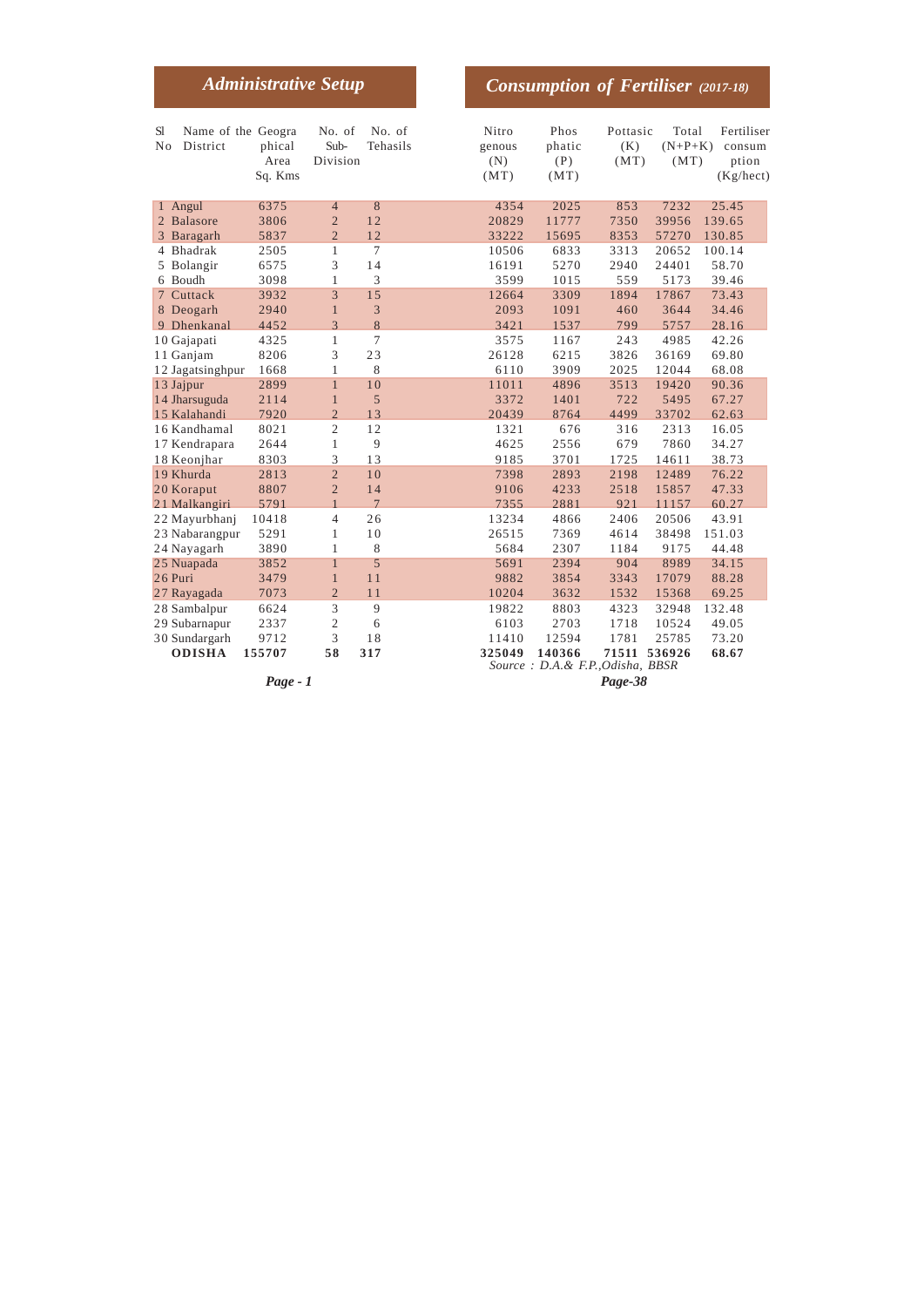|                 |                         |           | <b>Animal Husbandry</b> |            |                | <b>Administrative Setup</b> |                          |            |
|-----------------|-------------------------|-----------|-------------------------|------------|----------------|-----------------------------|--------------------------|------------|
| <b>S</b> l      | Name of the             |           | Production (2017-18)    |            | No. of         | No. of                      | No. of                   | No of      |
|                 | District                | Milk      | Egg                     | Meat       | <b>Blocks</b>  | munici                      | N.A.Cs.                  | P.S.       |
|                 |                         | (000)     | (lakh)                  | (000, 000) |                | palities &                  |                          | including  |
|                 |                         | MT)       | No)                     | $M.T.$ )   |                | Corporation                 |                          | Mahila P.S |
| $\mathbf{1}$    | Angul                   | 49.85     | 247.81                  | 7.52       | 8              | $\overline{2}$              | $\mathbf{1}$             | 23         |
| 2               | <b>Balasore</b>         | 157.29    | 1042.86                 | 9.97       | 12             | 3                           | $\mathbf{1}$             | 26         |
| 3               | Baragarh                | 85.09     | 915.62                  | 6.07       | 12             | $\mathbf{1}$                | $\overline{4}$           | 17         |
| 4               | Bhadrak                 | 51.64     | 336.32                  | 6.78       | 7              | $\overline{2}$              | $\overline{c}$           | 17         |
| 5               | Bolangir                | 86.29     | 3124.43                 | 4.44       | 14             | $\overline{2}$              | 3                        | 18         |
| 6               | <b>Boudh</b>            | 23.31     | 55.90                   | 1.00       | 3              | ÷,                          | 1                        | 7          |
| $\overline{7}$  | Cuttack                 | 214.65    | 512.10                  | 18.40      | 14             | $\overline{2}$              | $\overline{2}$           | 55         |
| 8               | Deogarh                 | 13.73     | 86.53                   | 1.99       | 3              | $\mathbf{1}$                | ÷,                       | 5          |
| 9               | Dhenkanal               | 73.49     | 464.40                  | 11.59      | 8              | $\mathbf{1}$                | $\overline{\mathcal{E}}$ | 1.5        |
| 10              | Gajapati                | 32.85     | 130.28                  | 2.16       | 7              | $\mathbf{1}$                | $\mathbf{1}$             | 11         |
| 11              | Ganjam                  | 123.60    | 5086.86                 | 9.92       | 22             | $\overline{2}$              | 16                       | 38         |
|                 | 12 Jagatsinghpur 126.76 |           | 208.96                  | 6.34       | 8              | $\overline{c}$              | L,                       | 15         |
|                 | 13 Jajpur               | 99.52     | 130.58                  | 8.63       | 10             | $\overline{2}$              | ÷,                       | 21         |
|                 | 14 Jharsuguda           | 16.97     | 76.31                   | 3.34       | 5              | 3                           | Ē,                       | 11         |
| 1.5             | Kalahandi               | 55.22     | 458.23                  | 3.03       | 13             | $\mathbf{1}$                | 3                        | 17         |
|                 | 16 Kandhamal            | 31.71     | 141.18                  | 3.42       | 12             | $\mathbf{1}$                | $\overline{c}$           | 18         |
| 17              | Kendrapara              | 81.84     | 145.58                  | 3.93       | 9              | $\overline{2}$              | L.                       | 15         |
|                 | 18 Keonjhar             | 51.28     | 313.27                  | 7.65       | 13             | $\overline{4}$              | 1                        | 25         |
|                 | 19 Khurda               | 103.77    | 2104.09                 | 17.07      | 10             | 3                           | $\overline{2}$           | 32         |
|                 | 20 Koraput              | 58.36     | 494.23                  | 5.63       | 14             | 3                           | $\mathbf{1}$             | 24         |
| 21              | Malkangiri              | 36.48     | 174.38                  | 3.32       | $\overline{7}$ | $\mathbf{1}$                | $\overline{1}$           | 12.        |
| 22              | Mayurbhanj              | 101.97    | 1770.28                 | 5.71       | 26             | $\mathfrak{2}$              | $\overline{2}$           | 32         |
| 23              | Nabarangpur             | 28.86     | 155.21                  | 3.12       | 10             | $\overline{2}$              | L,                       | 13         |
|                 | 24 Nayagarh             | 28.28     | 361.37                  | 2.51       | 8              | $\overline{a}$              | 5                        | 14         |
| 25 <sup>2</sup> | Nuapada                 | 32.07     | 92.30                   | 2.82       | 5              | L.                          | 3                        | 10         |
|                 | 26 Puri                 | 145.70    | 139.14                  | 9.29       | 11             | 1                           | 3                        | 29         |
| 27              | Rayagada                | 45.84     | 389.82                  | 4.59       | 11             | $\overline{2}$              | $\mathbf{1}$             | 17         |
| 28              | Sambalpur               | 37.49     | 439.90                  | 4.98       | 9              | $\mathbf{1}$                | $\overline{c}$           | 24         |
| 29              | Subarnapur              | 34.12     | 495.34                  | 2.54       | 6              | $\mathbf{1}$                | $\overline{c}$           | 9          |
| 30              | Sundargarh              | 59.53     | 528.58                  | 5.66       | 17             | $\overline{4}$              |                          | 47         |
|                 | <b>ODISHA</b>           | 2087.56   | 20621.86                | 183.42     | 314            | 52                          | 62                       | 617        |
|                 |                         | Page - 37 |                         |            |                | Page-2                      |                          |            |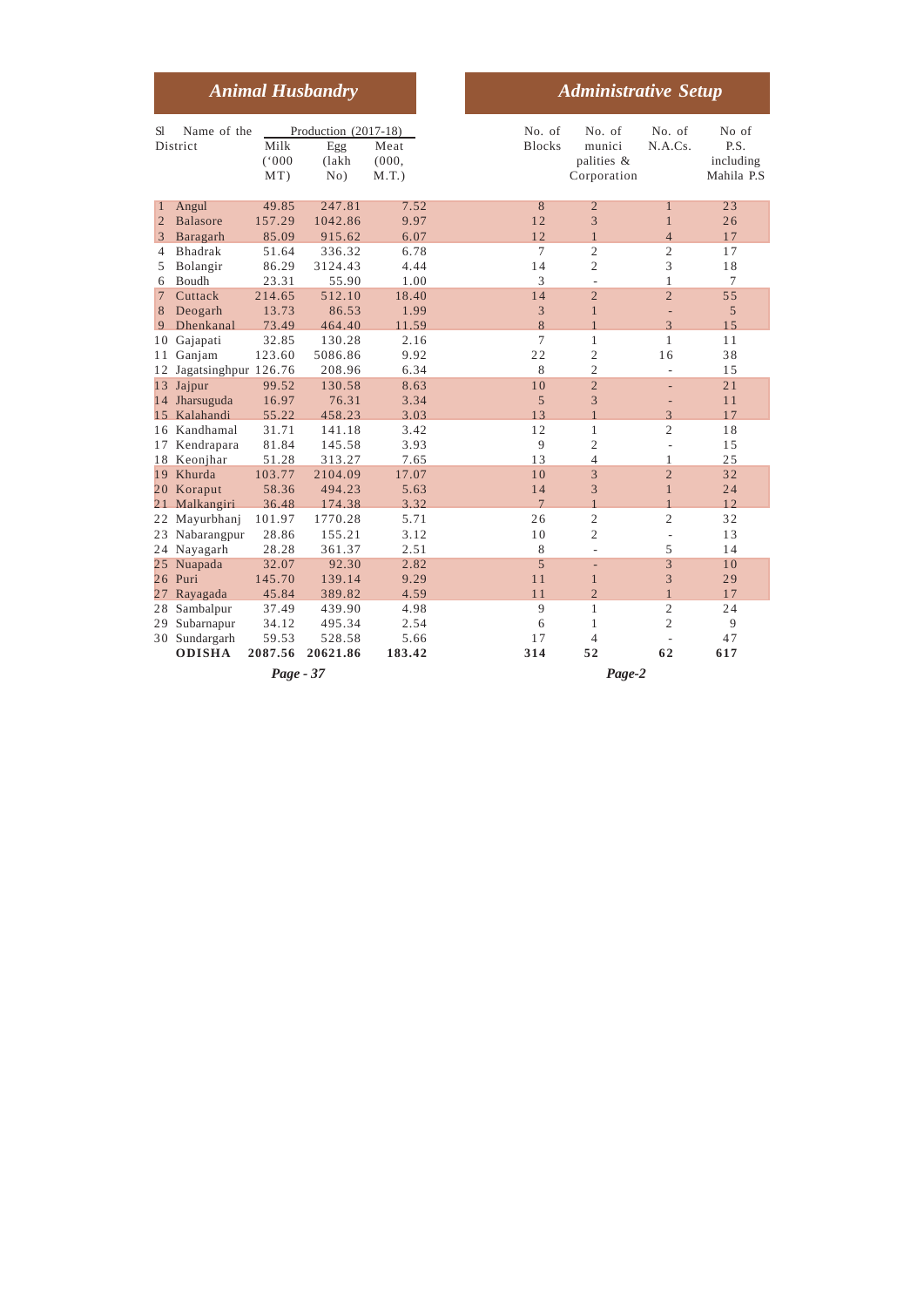|                                                 | <b>Administrative Setup</b> |                      |                                       |                            |                               | <b>Animal Husbandry</b>           |  |
|-------------------------------------------------|-----------------------------|----------------------|---------------------------------------|----------------------------|-------------------------------|-----------------------------------|--|
| Name of<br>S1                                   | No. of                      | No. of               | No. of                                | Goat                       |                               | Poul 19th Live Stock Census, 2012 |  |
| the District<br>no.                             | G.P.s                       | Fire<br>stat<br>ions | Assembly<br>Consti<br>tuencies        |                            | try                           | Pig<br>Indeg<br>enous             |  |
| 1 Angul                                         | 225                         | 8                    | 5                                     | 207271                     | 556151                        | 472                               |  |
| 2 Balasore                                      | 360                         | 12                   | 8                                     | 382007                     | 1099995                       | 4279                              |  |
| 3 Baragarh                                      | 254                         | 11                   | 5                                     | 162631                     | 441685                        | 3666                              |  |
| 4 Bhadrak                                       | 218                         | 9                    | 5                                     | 144109                     | 483522                        | 434                               |  |
| 5 Bolangir                                      | 317                         | 14                   | 5                                     | 256173                     | 1296488                       | 948                               |  |
| 6 Boudh                                         | 69                          | $\overline{4}$       | $\overline{2}$                        | 101660                     | 107953                        | 283                               |  |
| 7 Cuttack                                       | 373                         | 19                   | 9                                     | 216816                     | 1324595                       | 951                               |  |
| 8 Deogarh                                       | 70                          | 3                    | $\mathbf{1}$                          | 133991                     | 142074                        | 1972                              |  |
| 9 Dhenkanal                                     | 212                         | 10                   | $\overline{4}$                        | 161919                     | 1226991                       | 1216                              |  |
| 10 Gajapati                                     | 149                         | $\overline{4}$       | $\overline{2}$                        | 109369                     | 214822                        | 8186                              |  |
| 11 Ganjam                                       | 503                         | 23                   | 13                                    | 227049                     | 1075489                       | 5578                              |  |
| 12 Jagatsinghpur                                | 198                         | 8                    | $\overline{4}$                        | 115301                     | 387251                        | 2059                              |  |
| 13 Jajpur                                       | 311                         | 11                   | 7                                     | 181488                     | 266008                        | 2230                              |  |
| 14 Jharsuguda                                   | 78                          | 6                    | $\overline{2}$                        | 66805                      | 163039                        | 2170                              |  |
| 15 Kalahandi                                    | 310                         | 11                   | 5                                     | 216924                     | 584055                        | 3724                              |  |
| 16 Kandhamal                                    | 171                         | 12                   | 3                                     | 247960                     | 385997                        | 33742                             |  |
| 17 Kendrapara                                   | 249                         | 10                   | 5                                     | 100486                     | 194546                        | 1340                              |  |
| 18 Keonjhar                                     | 297                         | 14                   | 6                                     | 544658                     | 1241984                       | 9737                              |  |
| 19 Khurda                                       | 190                         | 13                   | 8                                     | 73967                      | 825238                        | 1753                              |  |
| 20 Koraput                                      | 240                         | 11                   | 5                                     | 158812                     | 637299                        | 30251                             |  |
| 21 Malkangiri                                   | 111                         | 6                    | $\overline{c}$                        | 138247                     | 421293                        | 40911                             |  |
| 22 Mayurbhanj                                   | 404                         | 25                   | 9                                     | 1132412                    | 2654496                       | 23791                             |  |
| 23 Nabarangpur                                  | 189                         | 10                   | 4                                     | 61184                      | 478800                        | 9651                              |  |
| 24 Nayagarh                                     | 194                         | 8                    | 4                                     | 91777                      | 129640                        | 19                                |  |
| 25 Nuapada                                      | 131                         | $\overline{4}$       | $\overline{2}$                        | 77631                      | 278447                        | 543                               |  |
| 26 Puri                                         | 268                         | 12                   | 6                                     | 132413                     | 1067419                       | 1364                              |  |
| 27 Rayagada<br>28 Sambalpur                     | 182<br>138                  | $\overline{7}$<br>10 | 3<br>$\overline{4}$<br>$\overline{c}$ | 168612<br>242489           | 453440<br>495318              | 24289<br>10830                    |  |
| 29 Subarnapur<br>30 Sundargarh<br><b>ODISHA</b> | 109<br>279<br>6799          | $\tau$<br>16<br>318  | 7<br>147                              | 95340<br>563586<br>6513087 | 150066<br>1106437<br>19890538 | 1314<br>48349<br>276052           |  |
|                                                 | $Page-3$                    |                      |                                       |                            | Page-36                       |                                   |  |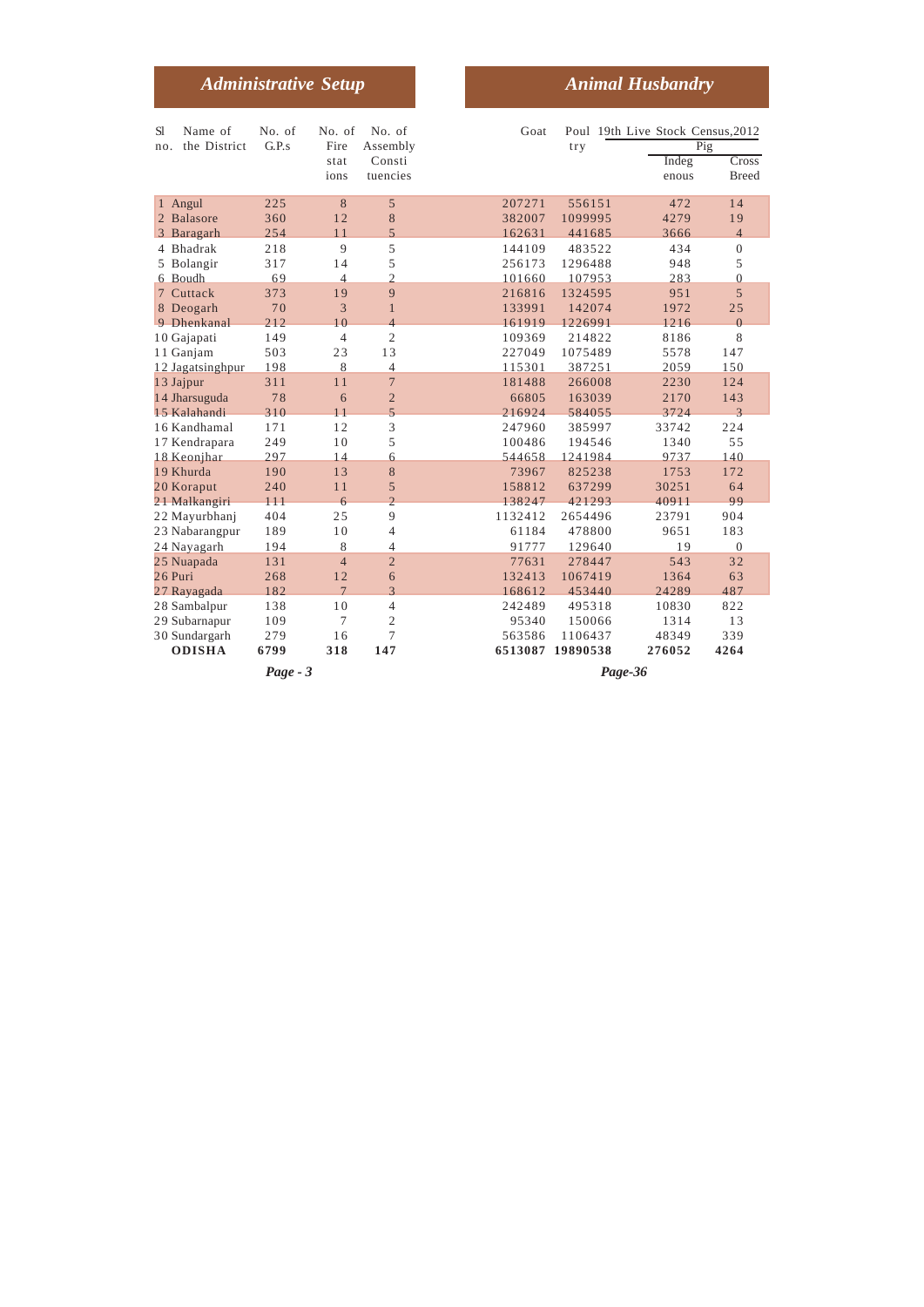# *Animal Husbandry* Administrative Setup

| <b>S</b> l     | Name of              |           | 19th Live Stock Census -2012 |                |            | No. of villages (2011 Census) |       |
|----------------|----------------------|-----------|------------------------------|----------------|------------|-------------------------------|-------|
| no.            | the District Bufallo |           | Sheep                        |                | Inhabitted | $Un-in$                       | Total |
|                |                      |           | Indeg                        | Cross          |            | inhabitted                    |       |
|                |                      |           | eneous                       | <b>Breed</b>   |            |                               |       |
| $\mathbf{1}$   | Angul                | 12287     | 40490                        | 13             | 1654       | 217                           | 1871  |
| $\overline{c}$ | <b>Balasore</b>      | 3937      | 2394                         | 114            | 2635       | 297                           | 2932  |
| $\overline{3}$ | Baragarh             | 18988     | 58370                        | 264            | 1179       | 27                            | 1206  |
| $\overline{4}$ | Bhadrak              | 4932      | 1820                         | 125            | 1250       | 62                            | 1312  |
| 5              | Bolangir             | 41171     | 90588                        | 1105           | 1751       | 32                            | 1783  |
| 6              | Boudh                | 17411     | 83987                        | 183            | 1117       | 70                            | 1187  |
| $\overline{7}$ | Cuttack              | 22526     | 76704                        | 997            | 1856       | 96                            | 1952  |
| 8              | Deogarh              | 4195      | 3688                         | $\mathbf{0}$   | 718        | 160                           | 878   |
| 9              | Dhenkanal            | 25448     | 27877                        | 49             | 1081       | 127                           | 1208  |
| 10             | Gajapati             | 10487     | 11679                        | 783            | 1499       | 113                           | 1612  |
| 11             | Ganjam               | 64428     | 156078                       | 272            | 2783       | 412                           | 3195  |
| 12             | Jagatsinghpur 11213  |           | 12345                        | 2014           | 1223       | 69                            | 1292  |
| 13             | Jajpur               | 5332      | 13155                        | 53             | 1598       | 185                           | 1783  |
| 14             | Jharsuguda           | 4653      | 5529                         | $\mathbf{0}$   | 347        | $\overline{4}$                | 351   |
| 15             | Kalahandi            | 43765     | 79824                        | 115            | 2116       | 137                           | 2253  |
| 16             | Kandhamal            | 59628     | 8053                         | 49             | 2417       | 170                           | 2587  |
| 17             | Kendrapara           | 14032     | 15967                        | 442            | 1415       | 132                           | 1547  |
| 18             | Keonjhar             | 13674     | 90387                        | 716            | 2064       | 59                            | 2123  |
| 19             | Khurda               | 12122     | 31403                        | 366            | 1356       | 178                           | 1534  |
| 20             | Koraput              | 79100     | 118475                       | 54             | 1941       | 101                           | 2042  |
| 21             | Malkangiri           | 21256     | 27021                        | 220            | 995        | 60                            | 1055  |
| 22             | Mayurbhanj           | 14185     | 290532                       | 621            | 3751       | 199                           | 3950  |
| 23             | Nabarangpur          | 42316     | 87512                        | 69             | 868        | 23                            | 891   |
| 24             | Nayagarh             | 19838     | 28073                        | 6              | 1541       | 151                           | 1692  |
| 25             | Nuapada              | 23965     | 32739                        | $\overline{0}$ | 656        | 12                            | 668   |
| 26             | Puri                 | 16483     | 43528                        | 909            | 1600       | 107                           | 1707  |
| 27             | Rayagada             | 64184     | 28867                        | 49             | 2468       | 197                           | 2665  |
| 28             | Sambalpur            | 11429     | 19294                        | 183            | 1229       | 84                            | 1313  |
| 29             | Subarnapur           | 10388     | 52400                        | 387            | 856        | 106                           | 962   |
| 30             | Sundargarh           | 32933     | 31744                        | 448            | 1713       | 49                            | 1762  |
|                | <b>ODISHA</b>        | 726306    | 1570523                      | 10606          | 47677      | 3636                          | 51313 |
|                |                      | Page - 35 |                              |                |            | Page-4                        |       |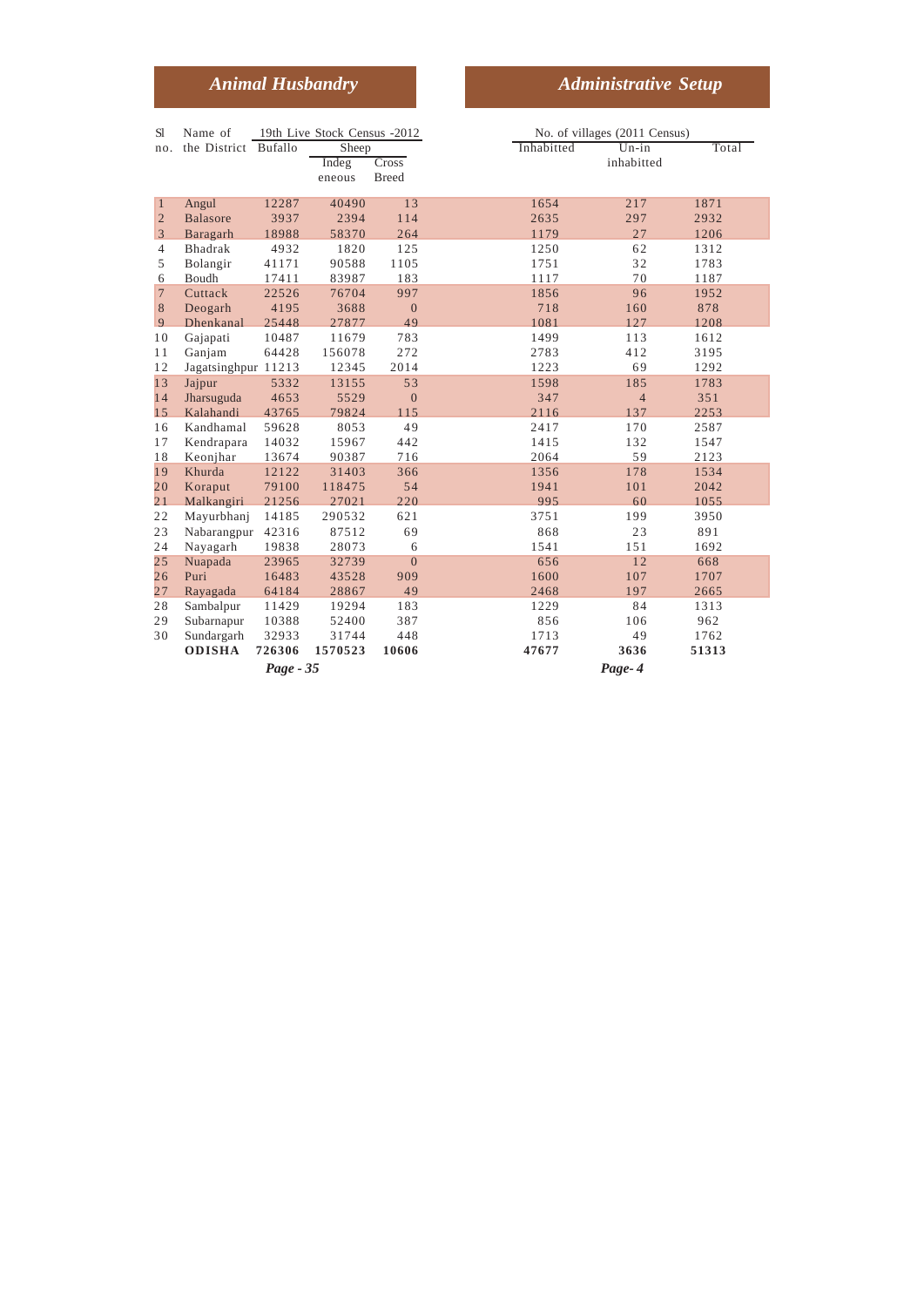| <u>IPC (2017-18) (Area in 000 hect.)</u>  |                |       |            |      |                                 |            | <b>Animal Husbandry</b> |                              |
|-------------------------------------------|----------------|-------|------------|------|---------------------------------|------------|-------------------------|------------------------------|
| <b>S</b> l<br>Name of<br>No. the District | Major & Medium |       | MegaLift   |      | Hospitals Livestock<br>$&$ Disp | Aid        |                         | 19th Livestck Census<br>2012 |
|                                           | Kharif         | Rabi  | Kharif     | Rabi | ensaries                        | Centres    |                         | Cattle                       |
|                                           |                |       |            |      | 2017-18                         | $217 - 18$ | Ingen                   | Cross                        |
|                                           |                |       |            |      | (No)                            | (No)       | eous                    | <b>Breed</b>                 |
| 1 Angul                                   | 21.85          | 5.49  | 0.00       | 0.00 | 16                              | 91         | 411843                  | 24808                        |
| 2 Balasore                                | 29.53          | 7.18  | 0.00       | 0.00 | 21                              | 137        | 728340                  | 36580                        |
| 3 Baragarh                                | 91.22          | 57.06 | 5.92       | 0.00 | 19                              | 128        | 194733                  | 135920                       |
| 4 Bhadrak                                 | 92.09          | 12.00 | 0.00       | 0.00 | 13                              | 110        | 485138                  | 27879                        |
| 5 Bolangir                                | 15.41          |       | 2.78 18.35 | 0.00 | 21                              | 129        | 293642                  | 67421                        |
| 6 Boudh                                   | 29.53          | 3.13  | 7.00       | 0.00 | 7                               | 32         | 163586                  | 13566                        |
| 7 Cuttack                                 | 89.13          | 54.71 | 0.00       | 0.00 | 26                              | 188        | 354043                  | 180558                       |
| 8 Deogarh                                 | 8.10           | 5.70  | 0.00       | 0.00 | $\overline{4}$                  | 24         | 163515                  | 3668                         |
| 9 Dhenkanal                               | 67.64          | 41.20 | 0.00       | 0.00 | 18                              | 93         | 404671                  | 14561                        |
| 10 Gajapati                               | 0.00           | 0.00  | 0.00       | 0.00 | 11                              | 59         | 166207                  | 17014                        |
| 11 Ganjam                                 | 132.70         | 13.93 | 0.00       | 0.00 | 38                              | 265        | 569462                  | 20108                        |
| 12 Jagatsinghpur 34.77                    |                | 17.17 | 0.00       | 0.00 | 13                              | 101        | 119199                  | 177677                       |
| 13 Jajpur                                 | 61.53          | 32.92 | 0.00       | 0.00 | 18                              | 126        | 486933                  | 16637                        |
| 14 Jharsuguda                             | 0.00           | 0.00  | 3.10       | 0.00 | 9                               | 37         | 107053                  | 12596                        |
| 15 Kalahandi                              | 118.15         | 69.81 | 9.10       | 0.00 | 21                              | 137        | 277240                  | 33635                        |
| 16 Kandhamal                              | 2.39           | 1.20  | 0.00       | 0.00 | 20                              | 94         | 330559                  | 2307                         |
| 17 Kendrapara                             | 78.46          | 40.59 | 0.00       | 0.00 | 14                              | 97         | 296969                  | 66147                        |
| 18 Keonjhar                               | 28.40          | 6.09  | 0.00       | 0.00 | 22                              | 126        | 600858                  | 34386                        |
| 19 Khurda                                 | 44.70          | 26.21 | 0.00       | 0.00 | 20                              | 108        | 257344                  | 58952                        |
| 20 Koraput                                | 48.10          | 30.41 | 0.00       | 0.00 | 25                              | 142        | 453551                  | 15524                        |
| 21 Malkangiri                             | 70.03          | 34.65 | 0.00       | 0.00 | 13                              | 58         | 348775                  | 4555                         |
| 22 Mayurbhanj                             | 82.41          | 41.63 | 0.00       | 0.00 | 42                              | 184        | 791637                  | 39630                        |
| 23 Nabarangpur                            | 4.25           | 2.25  | 0.00       | 0.00 | 17                              | 80         | 380251                  | 13895                        |
| 24 Nayagarh                               | 10.93          | 3.02  | 0.00       | 0.00 | 16                              | 82         | 223340                  | 6184                         |
| 25 Nuapada                                | 29.72          | 8.27  | 0.00       | 0.00 | 8                               | 53         | 192737                  | 5445                         |
| 26 Puri                                   | 116.17         | 74.16 | 0.00       | 0.00 | 15                              | 159        | 274045                  | 169810                       |
| 27 Rayagada                               | 9.80           | 3.00  | 0.00       | 0.00 | 16                              | 108        | 281254                  | 6778                         |
| 28 Sambalpur                              | 31.51          | 23.00 | 6.30       | 0.00 | 18                              | 122        | 256566                  | 35948                        |
| 29 Subarnapur                             | 58.59          | 25.76 | 3.90       | 0.00 | 10                              | 42         | 122316                  | 42745                        |

30 Sundargarh 18.46 9.13 0.00 0.00 30 127 579692 20839

**ODISHA 1425.57 652.45 53.67 0.00 541 3239 10315499 1305773** *Source : Directorate of Animal Husbandry & Veterinary Services, Cuttack*

*Page - 5 Page- 34*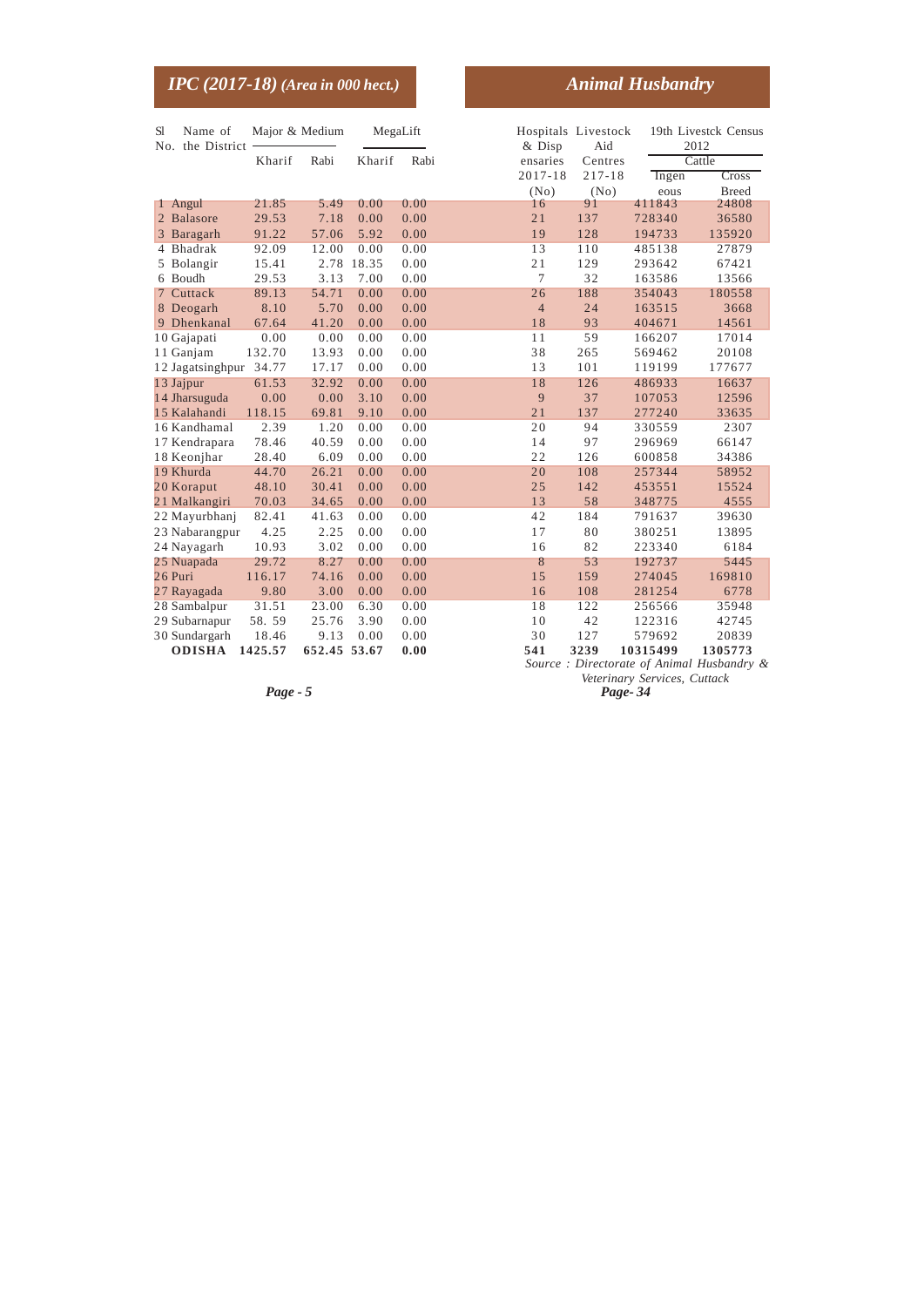|                          |                                       | <b>Communication</b>       |                               |                                       |                         |                      | $\overline{IPC}$ (2017-18) (Area in 000 hect.) |                         |
|--------------------------|---------------------------------------|----------------------------|-------------------------------|---------------------------------------|-------------------------|----------------------|------------------------------------------------|-------------------------|
| <b>S</b> l<br>no.        | Name of<br>the District               | Forest                     | Road length in Kms<br>Railway | No. of                                | Minor Flow              |                      | Minor Lift                                     |                         |
|                          |                                       | Road<br>$(17-18)$          | route<br>length<br>$(14-15)$  | Rly.Station<br>& PH<br>$(14-15)$      | Kharif                  | Rabi                 | Kharif                                         | Rabi                    |
| 1<br>$\overline{2}$<br>3 | Angul<br><b>Balasore</b><br>Baragarh  | 449.54<br>116.30<br>229.06 | 105.51<br>113.88<br>54.33     | 12<br>18<br>3                         | 27.11<br>16.51<br>36.47 | 3.89<br>3.71<br>3.72 | 34.96<br>62.94<br>89.51                        | 16.65<br>34.97<br>36.31 |
| $\overline{4}$<br>5<br>6 | Bhadrak<br>Bolangir<br><b>Boudh</b>   | 0.00<br>252.92<br>245.20   | 35.82<br>176.57               | $\overline{6}$<br>14<br>$\frac{1}{2}$ | 4.56<br>29.37<br>15.26  | 0.27<br>3.23<br>1.20 | 27.38<br>62.53<br>35.30                        | 16.11<br>26.61<br>16.11 |
| $\overline{7}$<br>8<br>9 | Cuttack<br>Deogarh<br>Dhenkanal       | 228.05<br>117.25<br>272.28 | 115.45<br>50.60               | 18<br>$\overline{\phantom{a}}$<br>8   | 29.08<br>8.05<br>34.64  | 4.28<br>0.44<br>6.02 | 37.02<br>13.89<br>28.27                        | 20.41<br>5.57<br>14.98  |
| 10<br>11<br>12           | Gajapati<br>Ganjam<br>Jagatsinghpur   | 104.60<br>501.50<br>0.00   | 47.00<br>85.64<br>68.12       | 6<br>12<br>10                         | 24.13<br>117.99<br>0.00 | 2.80<br>8.21<br>0.00 | 7.73<br>39.86<br>14.87                         | 4.45<br>21.96<br>7.91   |
| 13<br>14<br>15           | Jajpur<br>Jharsuguda<br>Kalahandi     | 42.00<br>23.00<br>311.00   | 131.66<br>66.62<br>92.73      | 17<br>9<br>10                         | 10.03<br>9.10<br>43.94  | 1.67<br>1.54<br>5.96 | 51.20<br>15.31<br>51.00                        | 27.68<br>6.53<br>23.67  |
| 16<br>17<br>18           | Kandhamal<br>Kendrapara<br>Keonjhar   | 332.18<br>0.00<br>249.98   | $\overline{a}$<br>158.06      | ÷,<br>$\overline{a}$<br>16            | 12.38<br>0.42<br>38.53  | 3.89<br>0.00<br>5.98 | 14.90<br>46.63<br>29.56                        | 7.14<br>27.43<br>15.41  |
| 19<br>20<br>21           | Khurda<br>Koraput<br>Malkangiri       | 264.43<br>208.75<br>113.53 | 117.39<br>273.25              | 23<br>25<br>L.                        | 25.91<br>10.67<br>4.20  | 2.45<br>1.92<br>0.36 | 18.87<br>35.13<br>19.57                        | 8.45<br>16.69<br>8.52   |
| 22<br>23<br>24           | Mayurbhanj<br>Nabarangpur<br>Nayagarh | 937.79<br>136.46<br>370.11 | 144.84                        | 18<br>L,<br>$\overline{a}$            | 49.53<br>11.83<br>28.53 | 6.11<br>0.97<br>4.97 | 58.16<br>43.79<br>23.53                        | 26.90<br>19.85<br>10.99 |
| 25<br>26<br>27           | Nuapada<br>Puri<br>Rayagada           | 299.96<br>15.62<br>210.51  | 31.67<br>42.56<br>176.69      | 3<br>10<br>27                         | 17.82<br>0.81<br>31.32  | 2.16<br>0.09<br>6.21 | 28.43<br>30.96<br>34.70                        | 12.18<br>17.44<br>17.77 |
| 28<br>29<br>30           | Sambalpur<br>Subarnapur<br>Sundargarh | 739.10<br>26.30<br>677.56  | 167.81<br>12.13<br>268.35     | 18<br>$\mathbf{1}$<br>30              | 27.16<br>9.47<br>29.35  | 2.91<br>0.71<br>4.04 | 42.28<br>48.88<br>57.77                        | 17.73<br>22.34<br>25.52 |
|                          | <b>ODISHA</b>                         | 7474.98<br>Page - 33       | 2536.68                       | 314                                   | 704.17                  | 89.71<br>Page - 6    | 1104.93                                        | 534.28                  |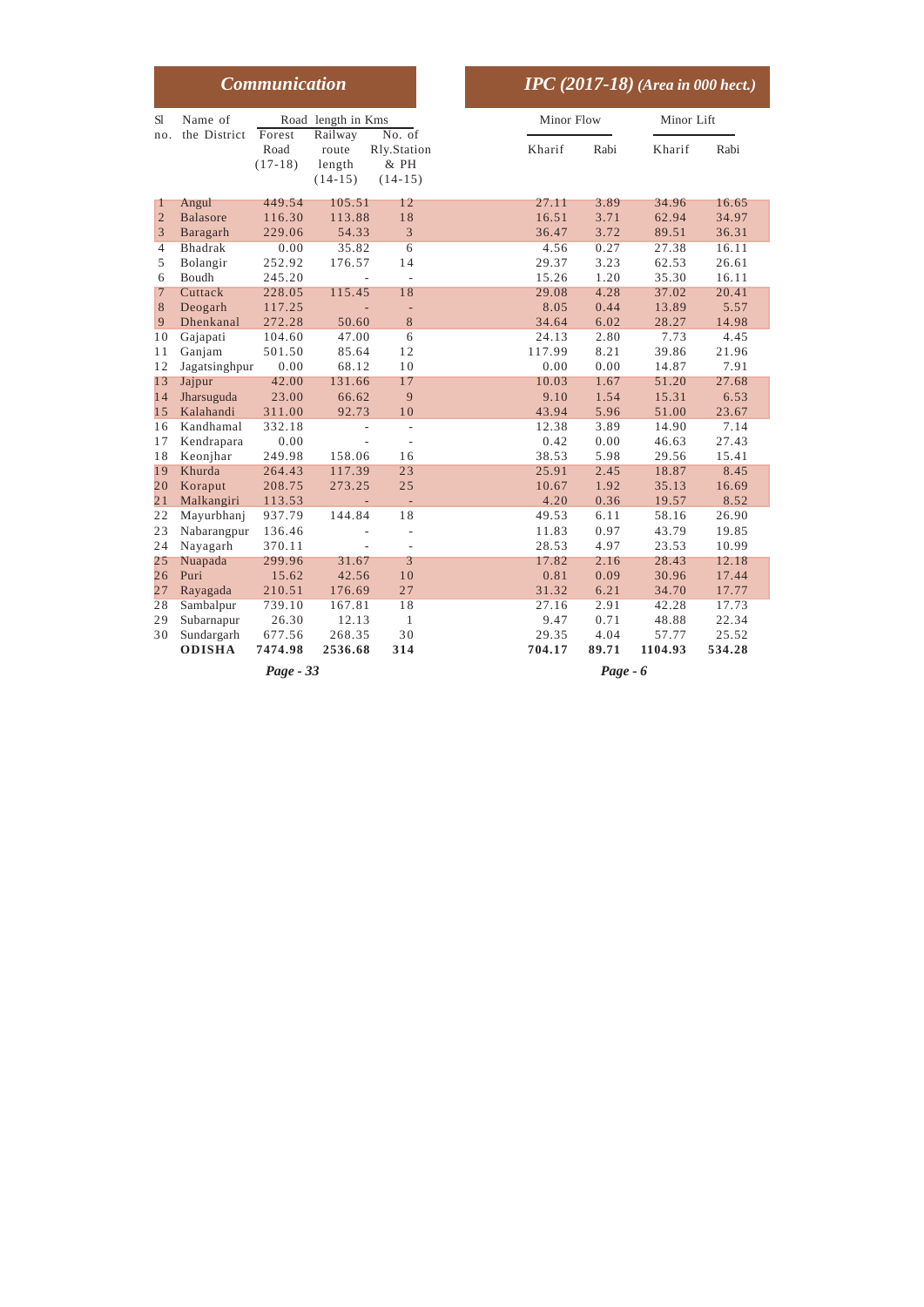|              | <b>Population (2011 Census)</b> |       |                        |       | <b>Communication</b>                                                                                                                                   |
|--------------|---------------------------------|-------|------------------------|-------|--------------------------------------------------------------------------------------------------------------------------------------------------------|
| S1           | Name of                         |       | Populationin '000 nos. |       | Road Length in Kms                                                                                                                                     |
| no.          | the District                    | Male  | Female                 | Total | Other<br>Rural<br>Inter<br>Intra<br>District<br>Road<br>village<br>village<br>Road<br>$(17-18)$<br>road<br>road<br>$(17-18)$<br>$(16-17)$<br>$(16-17)$ |
| $\mathbf{1}$ | Angul                           | 656   | 618                    | 1274  | 739.03<br>1391.83<br>2093.93<br>2298.06                                                                                                                |
| 2            | <b>Balasore</b>                 | 1186  | 1134                   | 2320  | 454.47<br>2131.95<br>2818.72<br>4863.52                                                                                                                |
| 3            | Baragarh                        | 749   | 732                    | 1481  | 300.98<br>1718.49<br>2682.08<br>2295.83                                                                                                                |
| 4            | <b>Bhadrak</b>                  | 760   | 746                    | 1506  | 313.81<br>1695.73<br>1713.65<br>1524.83                                                                                                                |
| 5            | Bolangir                        | 830   | 819                    | 1649  | 1623.44<br>789.20<br>4642.11<br>3357.5                                                                                                                 |
| 6            | Boudh                           | 221   | 220                    | 441   | 226.69<br>807.36<br>1715.92<br>1030.57                                                                                                                 |
| $\tau$       | Cuttack                         | 1353  | 1272                   | 2625  | 754.77<br>1777.61<br>2113.12<br>1668.25                                                                                                                |
| 8            | Deogarh                         | 158   | 154                    | 312   | 168.94<br>308.53<br>2288.22<br>1429.38                                                                                                                 |
| 9            | Dhenkanal                       | 613   | 580                    | 1193  | 489.28<br>1225.71<br>1888.60<br>2016.32                                                                                                                |
| 10           | Gajapati                        | 283   | 295                    | 578   | 264.67<br>685.46<br>3595.34<br>2846.52                                                                                                                 |
| 11           | Ganjam                          | 1779  | 1750                   | 3529  | 1062.23<br>2989.39<br>5644.00<br>2872.09                                                                                                               |
| 12           | Jagatsinghpur                   | 578   | 559                    | 1137  | 199.41<br>1225.00<br>1584.48<br>1522.56                                                                                                                |
| 13           | Jajpur                          | 926   | 901                    | 1827  | 782.50<br>1627.43<br>1891.35<br>1603.29                                                                                                                |
|              | 14 Jharsuguda                   | 297   | 283                    | 580   | 942.75<br>323.41<br>1024.64<br>1025.57                                                                                                                 |
|              | 15 Kalahandi                    | 787   | 790                    | 1577  | 1253.87<br>616.37<br>5589.55<br>2957.85                                                                                                                |
|              | 16 Kandhamal                    | 360   | 373                    | 733   | 845.80<br>3759.19<br>3076.47<br>374.15                                                                                                                 |
| 17           | Kendrapara                      | 718   | 723                    | 1441  | 450.83<br>1245.29<br>1364.73<br>1612.96                                                                                                                |
|              | 18 Keonjhar                     | 907   | 895                    | 1802  | 885.98<br>1945.90<br>3912.49<br>3143.74                                                                                                                |
|              | 19 Khurda                       | 1167  | 1084                   | 2251  | 775.74<br>1188.89<br>2424.00<br>1471.81                                                                                                                |
|              | 20 Koraput                      | 679   | 701                    | 1380  | 590.05<br>1575.87<br>5170.62<br>3626.81                                                                                                                |
| 21           | Malkangiri                      | 303   | 310                    | 613   | 240.91<br>780.38<br>2789.55<br>1209.70                                                                                                                 |
| 22           | Mayurbhanj                      | 1256  | 1264                   | 2520  | 576.66<br>3465.96<br>5891.90<br>4882.02                                                                                                                |
| 23           | Nabarangpur                     | 605   | 616                    | 1221  | 420.95<br>1904.60<br>3822.17<br>2351.57                                                                                                                |
|              | 24 Nayagarh                     | 503   | 460                    | 963   | 555.74<br>648.71<br>2596.92<br>1784.83                                                                                                                 |
|              | 25 Nuapada                      | 302   | 308                    | 610   | 702.93<br>1854.99<br>290.55<br>947.57                                                                                                                  |
|              | 26 Puri                         | 865   | 834                    | 1699  | 335.76<br>1694.93<br>2037.78<br>1923.11                                                                                                                |
| 27           | Rayagada                        | 472   | 496                    | 968   | 274.95<br>1670.32<br>3812.36<br>2537.12                                                                                                                |
| 28           | Sambalpur                       | 527   | 514                    | 1041  | 508.93<br>1345.49<br>2730.64<br>2348.11                                                                                                                |
| 29           | Subarnapur                      | 311   | 299                    | 610   | 168.70<br>1848.32<br>916.57<br>741.42                                                                                                                  |
| 30           | Sundargarh                      | 1061  | 1032                   | 2093  | 6742.25<br>3836.03<br>506.13<br>1905.27                                                                                                                |
|              | <b>ODISHA</b>                   | 21212 | 20762                  | 41974 | 15061.12<br>42446.97<br>92043.62<br>68980.56                                                                                                           |

*Page - 7 Page - 32*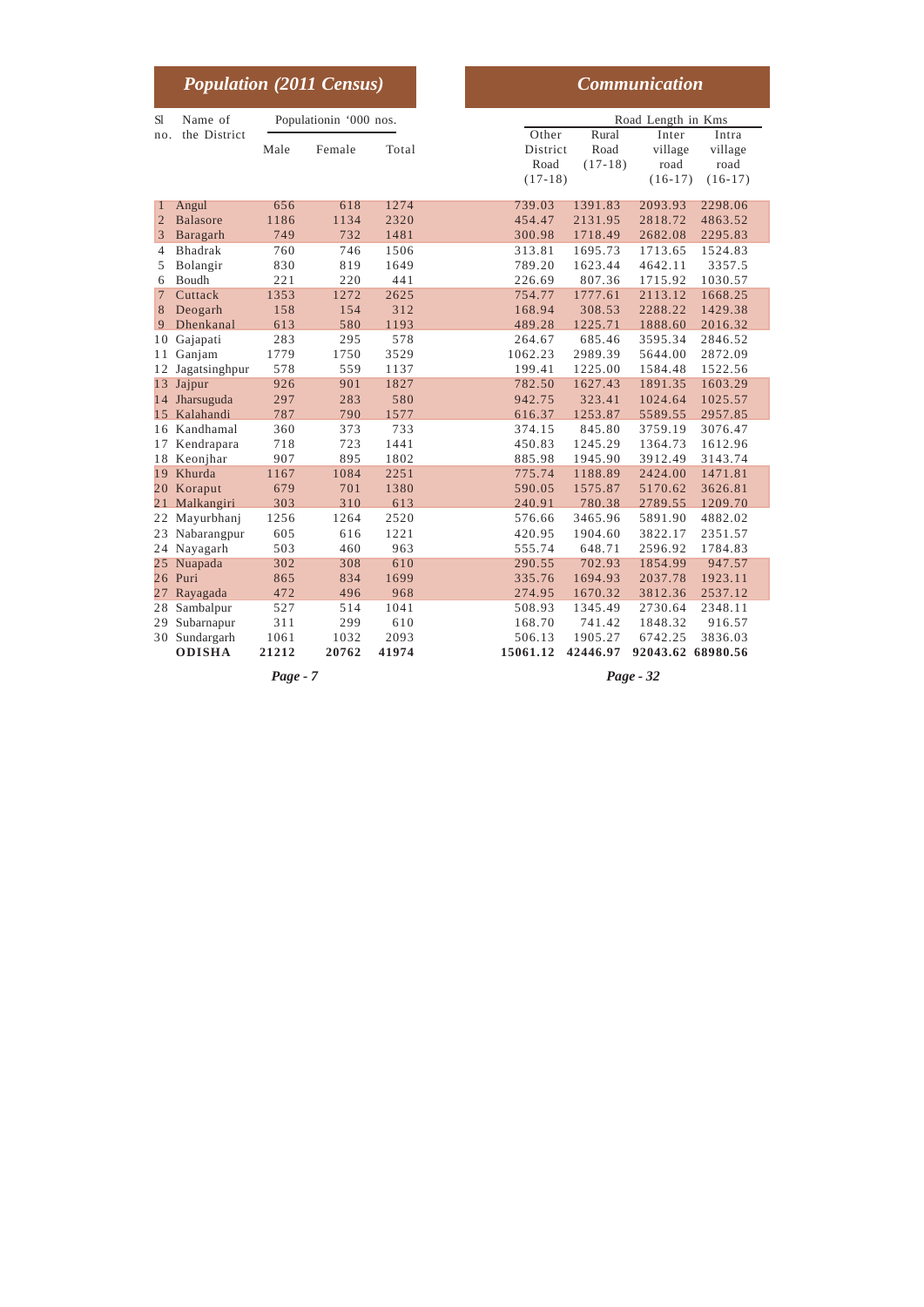|                                               | <b>Communication</b>             |                                    |                               |
|-----------------------------------------------|----------------------------------|------------------------------------|-------------------------------|
| Sl<br>Name of<br>the District National<br>no. |                                  | Road Length in Kms<br><b>State</b> | Major                         |
|                                               | Highway<br>$(16-17)$             | Highway<br>$(17-18)$               | District<br>Road<br>$(17-18)$ |
| 1 Angul                                       | 235.93                           | 186.13                             | 64.42                         |
| 2 Balasore                                    | 122.41                           | 161.24                             | 122.91                        |
| 3 Baragarh                                    | 97.36                            | 176.84                             | 81.58                         |
| 4 Bhadrak                                     | 66.00                            | 163.94                             | 61.63                         |
| 5 Bolangir                                    | 159.00                           | 184.44                             | 121.41                        |
| 6 Boudh                                       | 116.80                           | 150.68                             | 0.00                          |
| 7 Cuttack                                     | 76.55                            | 360.08                             | 200.64                        |
| 8 Deogarh                                     | 238.87                           | 111.03                             | 37.86                         |
| 9 Dhenkanal                                   | 159.11                           | 2.04                               | 101.55                        |
| 10 Gajapati                                   | 164.68                           | 112.79                             | 114.08                        |
| 11 Ganjam                                     | 327.45                           | 491.87                             | 91.36                         |
| 12 Jagatsinghpur                              | 103.40                           | 6.59                               | 34.91                         |
| 13 Jajpur                                     | 202.02                           | 31.07                              | 56.06                         |
| 14 Jharsuguda                                 | 105.60                           | 106.16                             | 40.37                         |
| 15 Kalahandi                                  | 205.94                           | 304.1                              | 212.18                        |
| 16 Kandhamal                                  | 203.00                           | 192.79                             | 31.18                         |
| 17 Kendrapara                                 | 76.13                            | 0.00                               | 43.68                         |
| 18 Keonjhar                                   | 341.30                           | 52.74                              | 34.29                         |
| 19 Khurda                                     | 162.98                           | 25.97                              | 255.08                        |
| 20 Koraput                                    | 294.34                           | 163.85                             | 132.12                        |
| 21 Malkangiri                                 | 160.00                           | 84.42                              | 83.43                         |
| 22 Mayurbhanj                                 | 264.85                           | 192.61                             | 129.14                        |
| 23 Nabarangpur                                | 42.00                            | 122.59                             | 63.80                         |
| 24 Nayagarh                                   | 98.93                            | 92.62                              | 40.33                         |
| 25 Nuapada                                    | 93.42                            | 127.66                             | 17.33                         |
| 26 Puri                                       | 140.37                           | 43.56                              | 24.99                         |
| 27 Rayagada                                   | 122.70                           | 171.81                             | 97.30                         |
| 28 Sambalpur                                  | 260.85                           | 58.53                              | 156.21                        |
| 29 Subarnapur                                 | 45.70                            | 47.80                              | 77.52                         |
| 30 Sundargarh<br><b>ODISHA</b>                | 168.01<br>4855.70<br>$Page - 31$ | 173.20<br>4099.15 2815.94          | 288.60                        |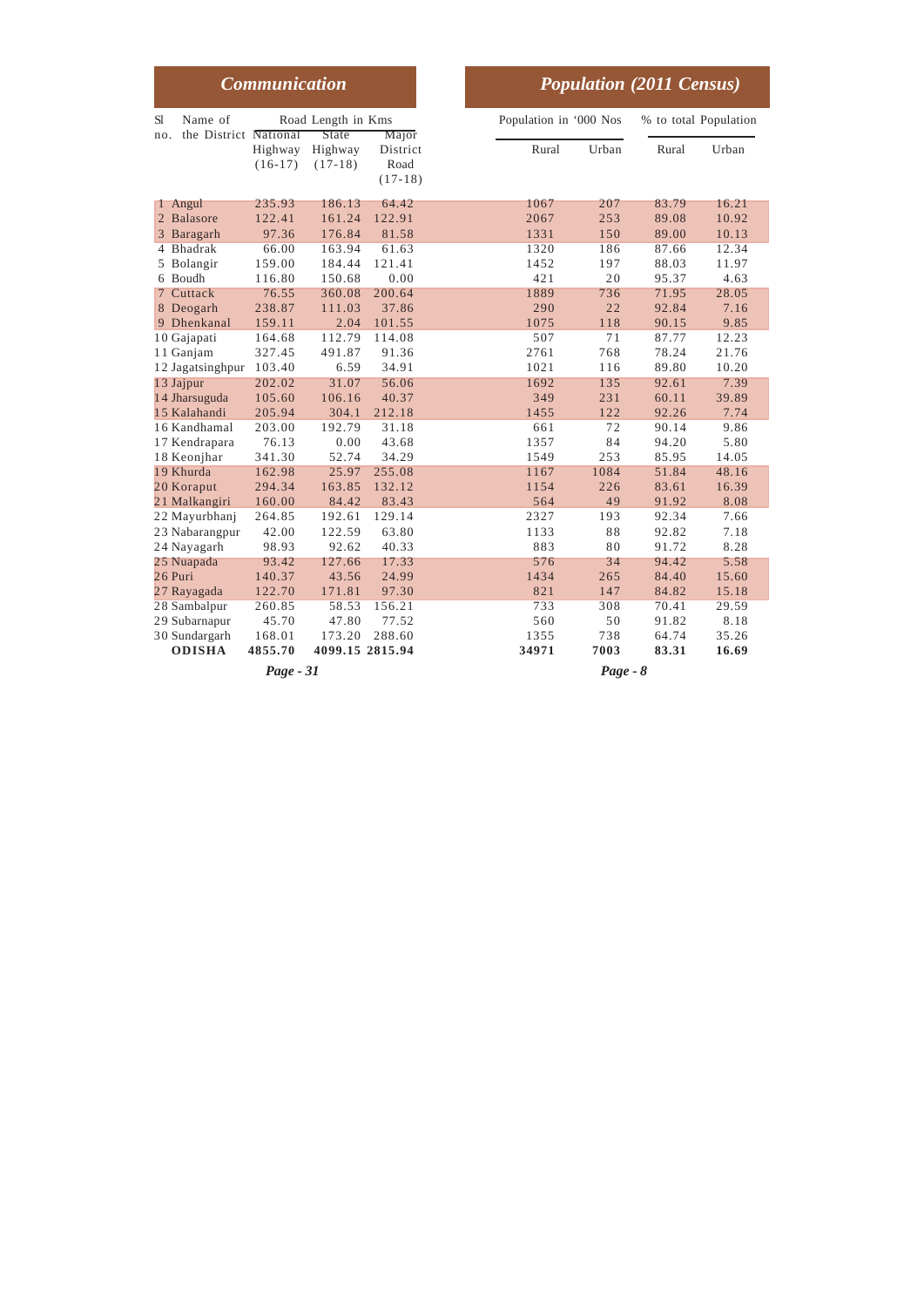|                     | <b>Population, 2011 Census</b> |             |                                             |            |
|---------------------|--------------------------------|-------------|---------------------------------------------|------------|
| <b>S</b> l<br>no.   | Name of<br>the District        |             | Sex ratio (No of females<br>per '000 males) |            |
|                     |                                | Rural       | Urban                                       | Total      |
| T                   | Angul                          | 953         | 889                                         | 943        |
| $\overline{2}$<br>3 | <b>Balasore</b>                | 957         | 959                                         | 957        |
| $\overline{4}$      | Baragarh                       | 979         | 961                                         | 977        |
|                     | <b>Bhadrak</b>                 | 985         | 956                                         | 981        |
| 5                   | Bolangir                       | 992         | 948                                         | 987        |
| 6                   | Boudh                          | 993         | 947                                         | 991        |
| 7                   | Cuttack                        | 945         | 927                                         | 940        |
| 8<br>9              | Deogarh                        | 978         | 936                                         | 975        |
|                     | Dhenkanal                      | 950         | 918                                         | 947        |
| 10                  | Gajapati                       | 1048<br>995 | 1006                                        | 1043       |
| 11                  | Ganjam                         | 976         | 941<br>900                                  | 983<br>968 |
| 12                  | Jagatsinghpur                  | 976         | 944                                         | 973        |
| 13<br>14            | Jajpur<br>Jharsuguda           | 977         | 918                                         | 953        |
| 15                  | Kalahandi                      | 1008        | 953                                         | 1003       |
| 16                  | Kandhamal                      | 1043        | 984                                         | 1037       |
| 17                  | Kendrapara                     | 1010        | 954                                         | 1007       |
| 18                  | Keonjhar                       | 999         | 920                                         | 988        |
| 19                  | Khurda                         | 959         | 898                                         | 929        |
| 20                  | Koraput                        | 1046        | 966                                         | 1032       |
| $\overline{21}$     | Malkangiri                     | 1028        | 925                                         | 1020       |
| 22                  | Mayurbhanj                     | 1010        | 956                                         | 1006       |
| 23                  | Nabarangpur                    | 1021        | 990                                         | 1019       |
| 24                  | Nayagarh                       | 915         | 916                                         | 915        |
| 25                  | Nuapada                        | 1024        | 983                                         | 1021       |
| 26                  | Puri                           | 969         | 931                                         | 963        |
| 27                  | Rayagada                       | 1064        | 981                                         | 1051       |
| $\overline{28}$     | Sambalpur                      | 988         | 948                                         | 976        |
| 29                  | Subarnapur                     | 961         | 945                                         | 960        |
| 30                  | Sundargarh                     | 1005        | 917                                         | 973        |
|                     | <b>ODISHA</b>                  | 989         | 932                                         | 979        |

*Page - 9 Page - 30*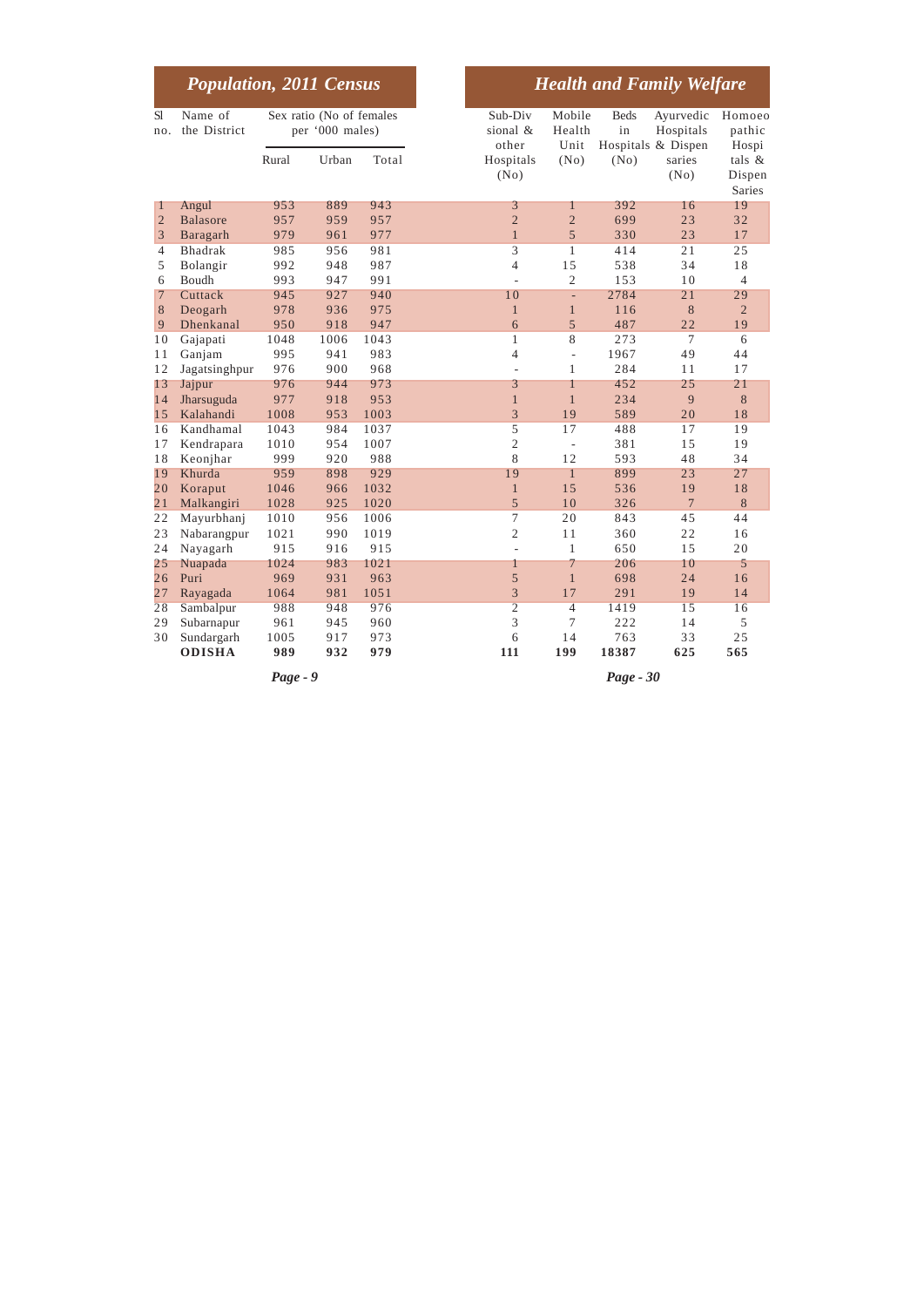|                 | <b>Health &amp; Family Welfare</b> |                                    |                                                   |                           |  |       |                                        | <b>Population 2011 Census</b> |                                           |      |
|-----------------|------------------------------------|------------------------------------|---------------------------------------------------|---------------------------|--|-------|----------------------------------------|-------------------------------|-------------------------------------------|------|
| S1<br>No        | Name of the<br>District            | Medical                            | As on 21.10.2017<br>(in numbers)<br>Primary Commu |                           |  |       | Decadal Growth Rate<br>$(2001 - 2011)$ |                               | <b>Population Density</b><br>Per Sq. Kms. |      |
|                 |                                    | college/<br>Dist. Hars<br>Hospital | Helath<br>Centre                                  | nity<br>Health<br>Centres |  | Rural | Urban                                  | Total                         | 2001                                      | 2011 |
| 1               | Angul                              | П                                  | 31                                                | 10                        |  | 8.7   | 30.4                                   | 11.7                          | 179                                       | 200  |
| $\overline{2}$  | <b>Balasore</b>                    | $\mathbf{1}$                       | 72                                                | 16                        |  | 14.6  | 14.9                                   | 14.6                          | 532                                       | 610  |
| 3               | Baragarh                           | $\mathbf{1}$                       | 46                                                | 15                        |  | 7.1   | 45.0                                   | 10.0                          | 231                                       | 254  |
| $\overline{4}$  | <b>Bhadrak</b>                     | 1                                  | 51                                                | 7                         |  | 10.7  | 31.7                                   | 12.9                          | 532                                       | 601  |
| 5               | Bolangir                           | $\mathbf{1}$                       | 46                                                | 15                        |  | 22.7  | 27.9                                   | 23.3                          | 203                                       | 251  |
| 6               | Boudh                              | $\mathbf{1}$                       | 12                                                | 5                         |  | 18.4  | 13.3                                   | 18.2                          | 121                                       | 142  |
| 7               | Cuttack                            | $\overline{2}$                     | 63                                                | 19                        |  | 11.1  | 14.8                                   | 12.1                          | 595                                       | 667  |
| 8               | Deogarh                            | $\mathbf{1}$                       | $\overline{7}$                                    | $\overline{4}$            |  | 14.2  | 11.4                                   | 14.0                          | 93                                        | 106  |
| 9               | Dhenkanal                          | $\mathbf{1}$                       | 33                                                | 10                        |  | 10.4  | 26.5                                   | 11.8                          | 240                                       | 268  |
| 10              | Gajapati                           | $\mathbf{1}$                       | 20                                                | 8                         |  | 8.8   | 33.6                                   | 11.4                          | 120                                       | 134  |
| 11              | Ganjam                             | $\overline{2}$                     | 98                                                | 29                        |  | 6.0   | 38.0                                   | 11.7                          | 385                                       | 430  |
| 12              | Jagatsinghpur                      | 1                                  | 35                                                | 11                        |  | 7.1   | 11.0                                   | 7.5                           | 634                                       | 682  |
| 13              | Jajpur                             | $\mathbf{1}$                       | 59                                                | 12                        |  | 9.1   | 85.1                                   | 12.5                          | 560                                       | 630  |
| 14              | Jharsuguda                         | $\mathbf{1}$                       | 17                                                | 6                         |  | 5.9   | 24.4                                   | 12.6                          | 244                                       | 274  |
| 15              | Kalahandi                          | $\mathbf{1}$                       | 44                                                | 17                        |  | 17.8  | 21.7                                   | 18.1                          | 169                                       | 199  |
| 16              | Kandhamal                          | 1                                  | 36                                                | 14                        |  | 9.4   | 63.9                                   | 13.1                          | 81                                        | 91   |
| 17              | Kendrapara                         | 1                                  | 45                                                | 8                         |  | 10.5  | 12.7                                   | 10.6                          | 492                                       | 545  |
| 18              | Keonjhar                           | $\mathbf{1}$                       | 61                                                | 17                        |  | 14.8  | 18.8                                   | 15.3                          | 188                                       | 217  |
| 19              | Khurda                             | $\overline{2}$                     | 52                                                | 13                        |  | 8.9   | 34.6                                   | 19.9                          | 667                                       | 800  |
| 20              | Koraput                            | $\overline{2}$                     | 50                                                | 16                        |  | 17.4  | 14.0                                   | 16.9                          | 134                                       | 157  |
| $\overline{21}$ | Malkangiri                         | $\mathbf{1}$                       | 25                                                | 6                         |  | 20.0  | 43.1                                   | 21.6                          | 87                                        | 106  |
| 22              | Mayurbhanj                         | $\overline{c}$                     | 83                                                | 28                        |  | 12.5  | 23.9                                   | 13.3                          | 213                                       | 242  |
| 23              | Nabarangpur                        | $\mathbf{1}$                       | 40                                                | 10                        |  | 17.3  | 47.8                                   | 19.0                          | 194                                       | 231  |
| 24              | Nayagarh                           | $\mathbf{1}$                       | 37                                                | 12                        |  | 6.7   | 115.1                                  | 11.4                          | 222                                       | 248  |
| 25              | Nuapada                            | 1                                  | 17                                                | 5                         |  | 15.1  | 13.4                                   | 15.0                          | 138                                       | 158  |
| 26              | Puri                               | $\mathbf{1}$                       | 45                                                | 16                        |  | 10.4  | 29.8                                   | 13.0                          | 432                                       | 488  |
| 27              | Rayagada                           | $\mathbf{1}$                       | 37                                                | 11                        |  | 14.7  | 27.3                                   | 16.5                          | 118                                       | 137  |
| 28              | Sambalpur                          | $\overline{2}$                     | 31                                                | 11                        |  | 8.3   | 21.4                                   | 11.9                          | 140                                       | 157  |
| 29              | Subarnapur                         | $\mathbf{1}$                       | 18                                                | 5                         |  | 11.7  | 24.6                                   | 12.6                          | 232                                       | 261  |
| 30              | Sundargarh                         | $\overline{c}$                     | 64                                                | 20                        |  | 12.8  | 17.3                                   | 14.4                          | 188                                       | 216  |
|                 | <b>ODISHA</b>                      | 37                                 | 1275                                              | 376                       |  | 11.8  | 26.9                                   | 14.0                          | 236                                       | 270  |

*Page - 29 Page - 10 Source : Dierctorate of Health, /Ayush,Odisha*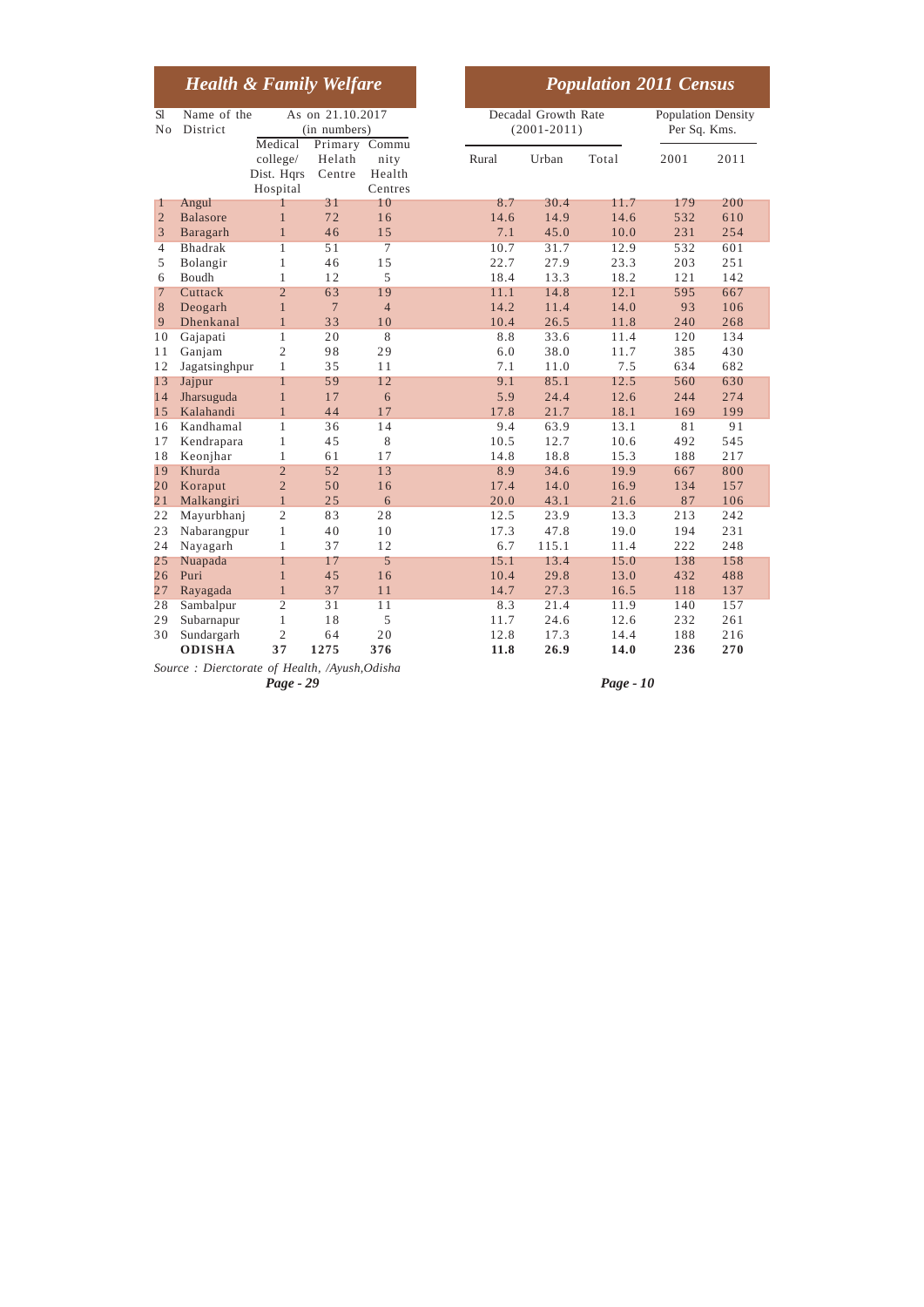| <b>Population 2011 Census</b> |  | <b>Production of Major Crops</b> |
|-------------------------------|--|----------------------------------|
|-------------------------------|--|----------------------------------|

| <b>Sl</b><br>No | Name of the<br>District |       | Child Population (0-6)<br>$(000 \text{ nos.})$ |       | In '000 M.T |        |           |  |
|-----------------|-------------------------|-------|------------------------------------------------|-------|-------------|--------|-----------|--|
|                 |                         | Rural | Urban                                          | Total | Jute        | Potato | Sugarcane |  |
| 1               | Angul                   | 80    | 72                                             | 152   | 0.00        | 18.00  | 4.55      |  |
| $\overline{2}$  | <b>Balasore</b>         | 149   | 140                                            | 289   | 8.14        | 10.80  | 13.80     |  |
| 3               | Baragarh                | 83    | 80                                             | 163   | 0.00        | 9.60   | 36.84     |  |
| 4               | Bhadrak                 | 95    | 90                                             | 185   | 2.38        | 6.00   | 26.95     |  |
| 5               | Bolangir                | 110   | 106                                            | 216   | 0.00        | 6.00   | 103.98    |  |
| 6               | Boudh                   | 31    | 31                                             | 62    | 0.00        | 8.40   | 3.66      |  |
| 7               | Cuttack                 | 142   | 130                                            | 272   | 13.48       | 38.30  | 256.91    |  |
| 8               | Deogarh                 | 21    | 19                                             | 40    | 0.00        | 7.20   | 13.32     |  |
| 9               | Dhenkanal               | 74    | 65                                             | 139   | 0.00        | 11.91  | 50.98     |  |
| 10              | Gajapati                | 44    | 43                                             | 87    | 0.00        | 1.20   | 0.00      |  |
| 11              | Ganjam                  | 220   | 200                                            | 420   | 0.00        | 7.20   | 163.55    |  |
| 12              | Jagatsinghpur           | 57    | 53                                             | 110   | 0.70        | 6.00   | 59.41     |  |
| 13              | Jajpur                  | 113   | 104                                            | 217   | 7.57        | 8.40   | 86.09     |  |
| 14              | Jharsuguda              | 33    | 32                                             | 65    | 0.00        | 4.80   | 27.04     |  |
| 15              | Kalahandi               | 114   | 109                                            | 223   | 0.00        | 2.40   | 100.15    |  |
| 16              | Kandhamal               | 56    | 54                                             | 110   | 0.00        | 17.96  | 0.00      |  |
| 17              | Kendrapara              | 84    | 77                                             | 161   | 11.04       | 12.00  | 35.01     |  |
| 18              | Keonjhar                | 132   | 127                                            | 259   | 16.78       | 23.82  | 13.22     |  |
| 19              | Khurda                  | 124   | 113                                            | 237   | 0.00        | 5.99   | 26.89     |  |
|                 | 20 Koraput              | 114   | 111                                            | 225   | 0.00        | 23.78  | 470.65    |  |
| 21              | Malkangiri              | 55    | 54                                             | 109   | 0.00        | 1.20   | 2.34      |  |
| 22              | Mayurbhanj              | 180   | 172                                            | 352   | 0.11        | 12.00  | 0.00      |  |
| 23              | Nabarangpur             | 104   | 104                                            | 208   | 0.00        | 6.00   | 295.19    |  |
| 24              | Nayagarh                | 58    | 49                                             | 107   | 0.00        | 2.40   | 106.04    |  |
| 25              | Nuapada                 | 44    | 44                                             | 88    | 0.00        | 4.20   | 3.56      |  |
| 26              | Puri                    | 90    | 83                                             | 173   | 0.37        | 7.20   | 26.57     |  |
| 27              | Rayagada                | 75    | 73                                             | 148   | 0.00        | 3.60   | 29.97     |  |
| 28              | Sambalpur               | 61    | 57                                             | 118   | 0.00        | 12.00  | 3.27      |  |
| 29              | Subarnapur              | 38    | 37                                             | 75    | 0.00        | 1.80   | 13.06     |  |
|                 | 30 Sundargarh           | 135   | 128                                            | 263   | 0.00        | 17.90  | 13.26     |  |
|                 | <b>ODISHA</b>           | 2716  | 2557                                           | 5273  | 60.57       | 298.06 | 1986.26   |  |

*Page - 11 Page - 28*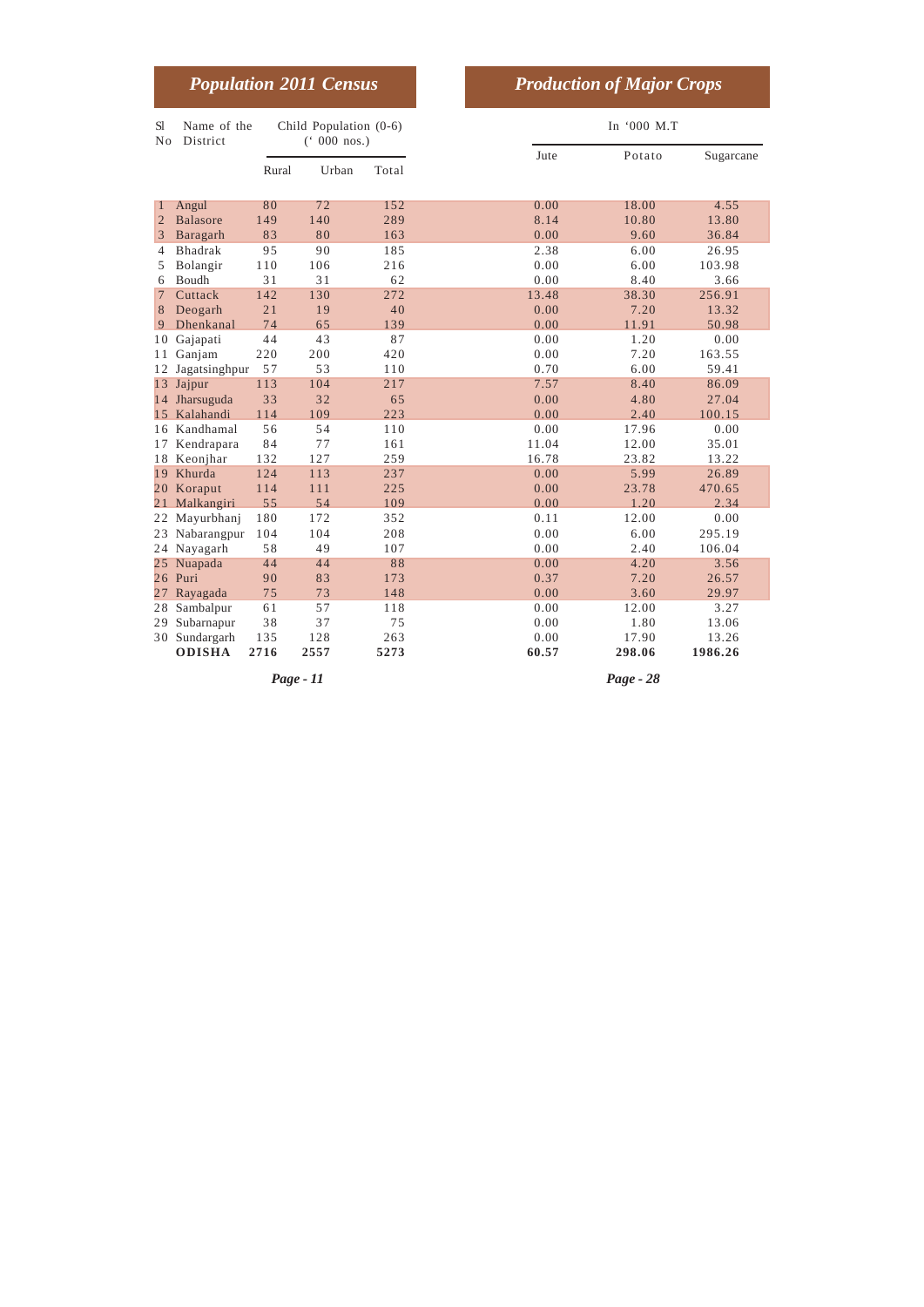|                |                         |            | <b>Production of Major crops</b> |         | <b>Population</b>                    |       | <b>Projected Population</b>                   |       |  |
|----------------|-------------------------|------------|----------------------------------|---------|--------------------------------------|-------|-----------------------------------------------|-------|--|
| S1<br>no.      | Name of<br>the District | In '000 MT |                                  |         | $%$ of<br>district                   |       | Population 2019 *<br>(in ' 000 Nos.)          |       |  |
|                |                         | Ti1        | Ground<br>nut                    | Mustard | population<br>to State<br>Population | Male  | Female                                        | Total |  |
| 1              | Angul                   | 14.84      | 20.72                            | 1.72    | 3.03                                 | 716   | 676                                           | 1392  |  |
| $\overline{2}$ | <b>Balasore</b>         | 0.36       | 18.89                            | 1.69    | 5.53                                 | 1321  | 1268                                          | 2589  |  |
| 3              | Baragarh                | 0.87       | 32.94                            | 3.05    | 3.53                                 | 807   | 790                                           | 1597  |  |
| 4              | Bhadrak                 | 0.21       | 2.35                             | 0.87    | 3.59                                 | 835   | 825                                           | 1660  |  |
| 5              | Bolangir                | 0.85       | 14.36                            | 2.13    | 3.93                                 | 976   | 966                                           | 1942  |  |
| 6              | <b>Boudh</b>            | 1.39       | 1.59                             | 0.83    | 1.05                                 | 252   | 251                                           | 503   |  |
| $\overline{7}$ | Cuttack                 | 0.43       | 14.09                            | 1.28    | 6.25                                 | 1481  | 1394                                          | 2875  |  |
| 8              | Deogarh                 | 4.65       | 3.33                             | 1.26    | 0.74                                 | 176   | 171                                           | 347   |  |
| 9              | Dhenkanal               | 7.28       | 21.8                             | 1.28    | 2.84                                 | 674   | 630                                           | 1304  |  |
| 10             | Gajapati                | 0.61       | 5.45                             | 0.42    | 1.38                                 | 307   | 323                                           | 630   |  |
| 11             | Ganjam                  | 10.06      | 22.54                            | 1.28    | 8.41                                 | 1954  | 1899                                          | 3853  |  |
| 12             | Jagatsinghpur           | 0.07       | 14.74                            | 0.41    | 2.71                                 | 609   | 592                                           | 1201  |  |
| 13             | Jajpur                  | 0.29       | 46.33                            | 1.29    | 4.35                                 | 1017  | 990                                           | 2007  |  |
| 14             | Jharsuguda              | 1.22       | 1.00                             | 1.24    | 1.38                                 | 328   | 314                                           | 642   |  |
| 15             | Kalahandi               | 0.55       | 20.18                            | 3.46    | 3.76                                 | 897   | 902                                           | 1799  |  |
| 16             | Kandhamal               | 0.30       | 10.02                            | 5.21    | 1.75                                 | 393   | 416                                           | 809   |  |
| 17             | Kendrapara              | 0.04       | 2.02                             | 0.87    | 3.43                                 | 780   | 780                                           | 1560  |  |
| 18             | Keonjhar                | 2.72       | 15.23                            | 3.33    | 4.29                                 | 1012  | 1008                                          | 2020  |  |
| 19             | Khurda                  | 0.66       | 2.40                             | 0.57    | 5.36                                 | 1333  | 1266                                          | 2599  |  |
| 20             | Koraput                 | 0.16       | 3.90                             | 0.92    | 3.29                                 | 759   | 804                                           | 1563  |  |
| 21             | Malkangiri              | 11.33      | 4.45                             | 0.13    | 1.46                                 | 351   | 364                                           | 715   |  |
| 22             | Mayurbhanj              | 0.94       | 10.68                            | 3.07    | 6.00                                 | 1374  | 1411                                          | 2785  |  |
| 23             | Nabarangpur             | 0.21       | 11.42                            | 0.46    | 2.91                                 | 687   | 715                                           | 1402  |  |
| 24             | Nayagarh                | 0.64       | 1.70                             | 0.71    | 2.29                                 | 553   | 496                                           | 1049  |  |
| 25             | Nuapada                 | 2.53       | 11.91                            | 1.15    | 1.45                                 | 336   | 347                                           | 683   |  |
| 26             | Puri                    | 0.45       | 21.78                            | 0.92    | 4.05                                 | 957   | 917                                           | 1874  |  |
| 27             | Rayagada                | 2.20       | 3.58                             | 1.53    | 2.31                                 | 528   | 565                                           | 1093  |  |
| 28             | Sambalpur               | 7.01       | 3.46                             | 2.24    | 2.48                                 | 572   | 561                                           | 1133  |  |
| 29             | Subarnapur              | 0.54       | 9.26                             | 1.31    | 1.45                                 | 343   | 328                                           | 671   |  |
| 30             | Sundargarh              | 7.85       | 5.91                             | 3.03    | 4.99                                 | 1174  | 1157                                          | 2331  |  |
|                | <b>ODISHA</b>           | 81.26      | 358.03                           | 47.66   | 100.00                               | 23502 | 23126<br>* DES calculation using ratio methos | 46628 |  |

T I

*Page - 27 Page - 12*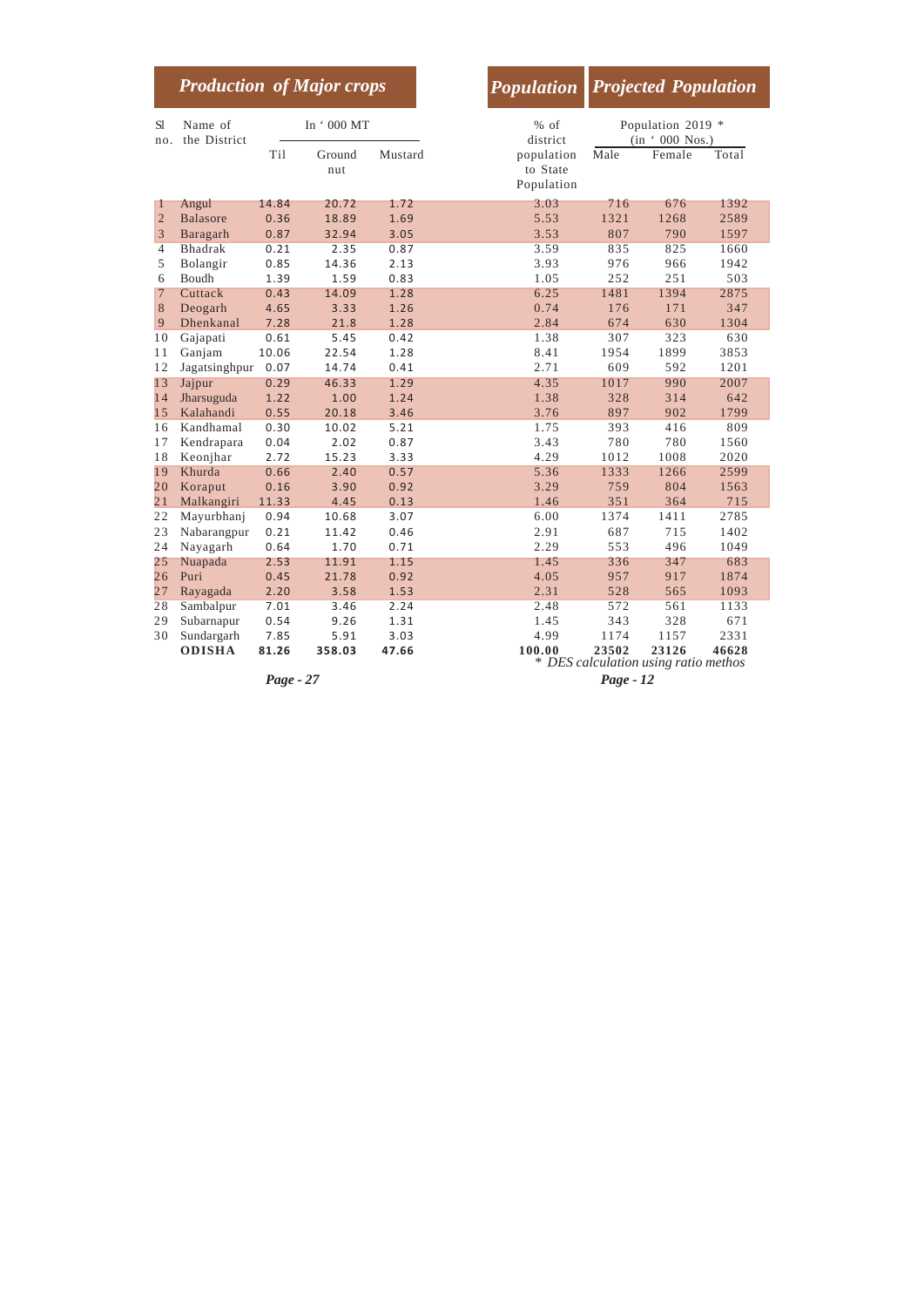|                                                                             | <b>Education</b>            |                                     |                                  |  |                                | <b>Production of major crops</b> |                                |                               |
|-----------------------------------------------------------------------------|-----------------------------|-------------------------------------|----------------------------------|--|--------------------------------|----------------------------------|--------------------------------|-------------------------------|
| S1<br>Name of                                                               |                             | Primary School(2017-18)             | In '000 MT                       |  |                                |                                  |                                |                               |
| the District<br>no.                                                         | No. of<br>Schools           | Enrol<br>ment<br>(No)               | Pupil<br>Teacher<br>Ratio        |  | Ragi                           | Mung                             | Biri                           | Kulthi                        |
| Angul<br>$\mathbf{1}$<br><b>Balasore</b><br>$\overline{2}$<br>3<br>Baragarh | 1004<br>1686<br>990         | 111635<br>209237<br>111377          | 21.41<br>21.62<br>23.34          |  | 0.01<br>0.00<br>0.00           | 15.95<br>7.84<br>27.26           | 17.36<br>4.59<br>5.93          | 4.35<br>0.04<br>0.75          |
| <b>Bhadrak</b><br>4<br>Bolangir<br>5<br>Boudh<br>6                          | 1173<br>1324<br>519         | 131443<br>155341<br>41126           | 19.73<br>26.47<br>17.47          |  | 0.00<br>0.29<br>0.06           | 5.00<br>33.64<br>9.20            | 3.06<br>9.21<br>2.33           | 0.05<br>9.68<br>3.41          |
| Cuttack<br>$\overline{7}$<br>Deogarh<br>8<br>Dhenkanal<br>9                 | 1529<br>365<br>887          | 184619<br>25126<br>97099            | 20.40<br>12.77<br>17.43          |  | 0.07<br>0.00<br>0.02           | 19.19<br>5.46<br>14.99           | 18.30<br>3.21<br>12.57         | 3.96<br>0.83<br>3.40          |
| Gajapati<br>10<br>Ganjam<br>11<br>Jagatsinghpur<br>12                       | 741<br>2315<br>981          | 62701<br>281240<br>82486            | 19.33<br>23.07<br>14.65          |  | 5.37<br>14.99<br>0.00          | 4.36<br>56.84<br>22.50           | 5.34<br>15.48<br>8.15          | 0.21<br>4.33<br>0.89          |
| Jajpur<br>13<br>Jharsuguda<br>14<br>Kalahandi<br>1.5                        | 1413<br>393<br>1639         | 165963<br>47042<br>152537           | 21.05<br>20.50<br>24.52          |  | 0.01<br>0.04<br>0.44           | 11.73<br>0.69<br>39.21           | 7.31<br>0.39<br>32.56          | 3.05<br>1.37<br>8.14          |
| 16 Kandhamal<br>Kendrapara<br>17<br>Keonjhar<br>18                          | 1123<br>1222<br>1779        | 87744<br>120792<br>187984           | 18.50<br>21.19<br>24.37          |  | 1.91<br>0.00<br>0.02           | 0.88<br>20.42<br>7.72            | 1.86<br>16.83<br>9.90          | 4.95<br>0.83<br>7.79          |
| Khurda<br>19<br>20<br>Koraput<br>Malkangiri<br>21                           | 1058<br>1713<br>876         | 186531<br>160198<br>84056           | 23.87<br>26.92<br>26.59          |  | 0.00<br>51.27<br>5.05          | 16.67<br>1.63<br>2.91            | 5.70<br>2.80<br>2.19           | 1.84<br>1.28<br>0.25          |
| Mayurbhanj<br>22<br>Nabarangpur<br>23<br>Nayagarh<br>24                     | 2889<br>1224<br>762         | 244364<br>146516<br>71025           | 20.86<br>30.11<br>16.44          |  | 0.32<br>1.11<br>0.35           | 8.92<br>4.06<br>24.50            | 7.55<br>3.00<br>6.89           | 4.21<br>0.05<br>2.87          |
| Nuapada<br>25<br>26<br>Puri<br>Rayagada<br>27                               | 571<br>1294<br>1345         | 65070<br>120142<br>110686           | 21.78<br>16.34<br>22.14          |  | 2.51<br>0.10<br>12.96          | 26.98<br>14.73<br>1.42           | 10.90<br>12.12<br>5.27         | 5.13<br>2.35<br>4.37          |
| Sambalpur<br>28<br>Subarnapur<br>29<br>Sundargarh<br>30<br><b>ODISHA</b>    | 899<br>588<br>1768<br>36070 | 86603<br>50758<br>189808<br>3771249 | 19.07<br>17.20<br>22.85<br>21.46 |  | 0.01<br>0.00<br>3.67<br>100.58 | 12.96<br>14.13<br>3.68<br>435.47 | 8.20<br>3.20<br>8.27<br>250.47 | 0.84<br>1.31<br>8.87<br>91.40 |

*Source : OPEPA, DEE & DHE,,Odisha, BBSR*

*Page - 13 Page - 26*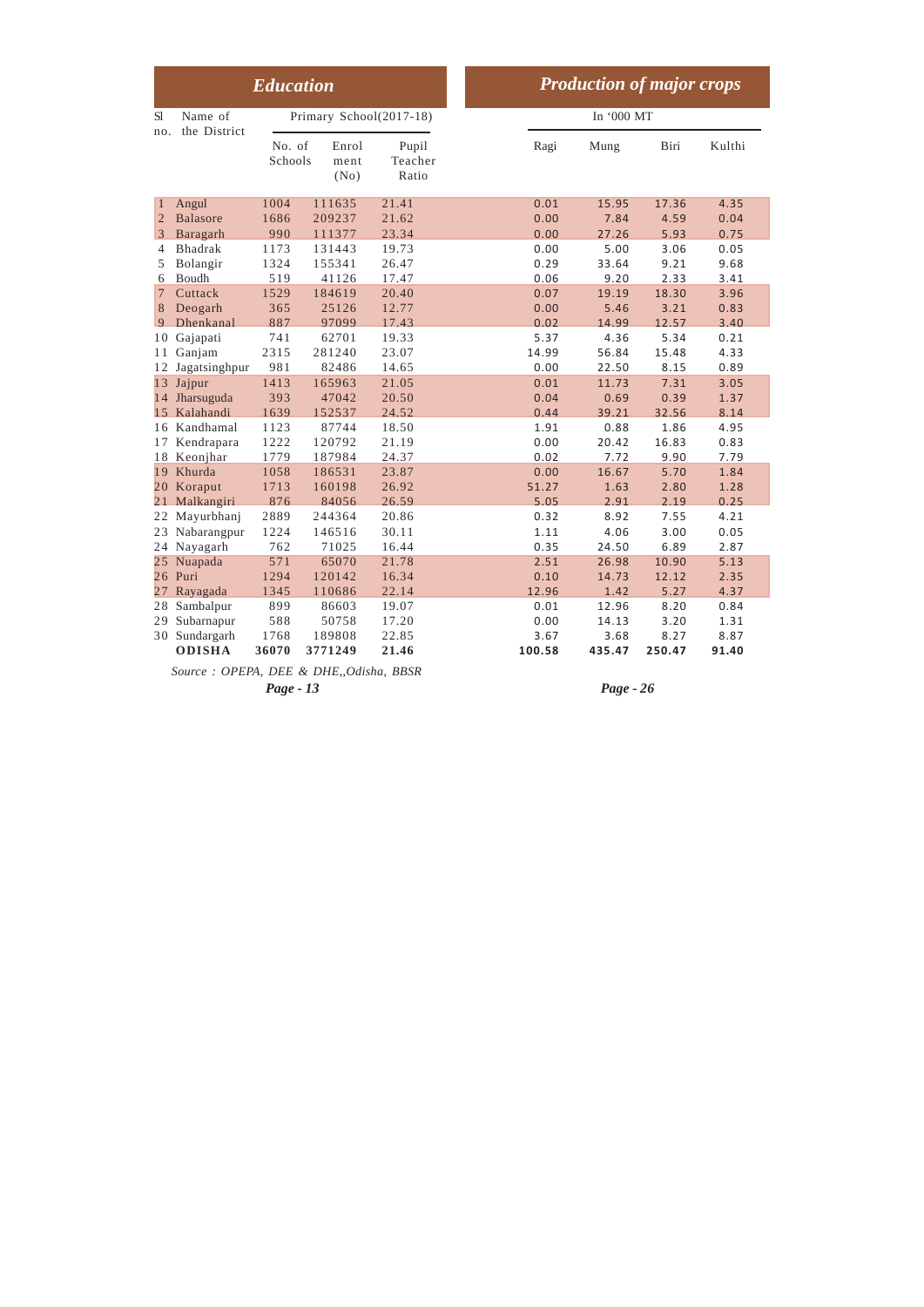|                 | <b>Production of major Crops-17-18</b> |           |            |             |                  |                                            | <b>Education</b>          |                             |        |
|-----------------|----------------------------------------|-----------|------------|-------------|------------------|--------------------------------------------|---------------------------|-----------------------------|--------|
| S1<br>No        | Name of the<br>District                |           | In '000 MT |             |                  | <b>Upper Primary School</b><br>$2017 - 18$ |                           | Gerneral College<br>2017-18 |        |
|                 |                                        | Paddy     | Wheat      | Maize       | No. of<br>School | Enrol<br>ment<br>(No)                      | Pupil<br>Teacher<br>Ratio | Junior                      | Degree |
| $\mathbf{1}$    | Angul                                  | 188.63    | 0.09       | 14.86       | 680              | 63888                                      | 19.82                     | 43                          | 23     |
| $\overline{2}$  | <b>Balasore</b>                        | 747.84    | 0.15       | 0.37        | 1184             | 123959                                     | 22.96                     | 101                         | 50     |
| 3               | Baragarh                               | 472.63    | 0.22       | 5.72        | 759              | 69458                                      | 20.86                     | 60                          | 33     |
| $\overline{4}$  | <b>Bhadrak</b>                         | 465.76    | 0.23       | 0.36        | 750              | 81429                                      | 21.50                     | 47                          | 29     |
| 5               | Bolangir                               | 187.79    | 0.18       | 19.35       | 959              | 99467                                      | 26.26                     | 71                          | 34     |
| 6               | Boudh                                  | 164.62    | 0.15       | 2.13        | 303              | 27188                                      | 26.14                     | 18                          | $\tau$ |
| $7\phantom{.0}$ | Cuttack                                | 363.19    | 0.23       | 2.36        | 1006             | 109452                                     | 15.91                     | 106                         | 60     |
| $\,8\,$         | Deogarh                                | 129.97    | 0.23       | 3.18        | 255              | 16650                                      | 17.36                     | 12                          | 9      |
| $\overline{9}$  | Dhenkanal                              | 131.53    | 0.00       | 5.33        | 709              | 57358                                      | 18.46                     | 51                          | 31     |
| 10              | Gajapati                               | 121.44    | 0.00       | 32.37       | 494              | 33128                                      | 16.61                     | 21                          | 9      |
| 11              | Ganjam                                 | 488.92    | 0.17       | 57.74       | 1281             | 176220                                     | 23.01                     | 119                         | 59     |
| 12              | Jagatsinghpur 231.96                   |           | 0.17       | 0.52        | 601              | 48904                                      | 12.87                     | 34                          | 18     |
| 13              | Jajpur                                 | 223.75    | 0.20       | 5.06        | 992              | 92696                                      | 17.75                     | 72                          | 44     |
| 14              | Jharsuguda                             | 116.52    | 0.15       | 2.87        | 323              | 28349                                      | 14.52                     | 21                          | 10     |
| 15              | Kalahandi                              | 650.20    | 0.02       | 30.14       | 789              | 93576                                      | 27.19                     | 58                          | 29     |
| 16              | Kandhamal                              | 71.24     | 0.02       | 43.21       | 697              | 46420                                      | 17.67                     | 23                          | 13     |
| 17              | Kendrapara                             | 254.80    | 0.22       | 0.36        | 799              | 68278                                      | 19.88                     | 55                          | 31     |
| 18              | Keonjhar                               | 598.55    | 0.58       | 69.40       | 1040             | 100645                                     | 21.01                     | 54                          | 34     |
| 19              | Khurda                                 | 206.54    | 0.00       | 1.12        | 806              | 111966                                     | 16.24                     | 130                         | 60     |
| 20              | Koraput                                | 435.93    | 0.20       | 66.13       | 759              | 74882                                      | 20.88                     | 35                          | 17     |
| 21              | Malkangiri                             | 265.59    | 0.00       | 28.39       | 424              | 34549                                      | 21.35                     | 18                          | 9      |
| 22              | Mayurbhanj                             | 993.42    | 0.31       | 8.92        | 1443             | 157350                                     | 24.55                     | 95                          | 52     |
| 23              | Nabarangpur 466.14                     |           | 0.23       | 219.94      | 624              | 77431                                      | 29.50                     | 26                          | 8      |
| 24              | Nayagarh                               | 189.56    | 0.19       | 12.85       | 477              | 43867                                      | 16.87                     | 41                          | 26     |
| 25              | Nuapada                                | 91.55     | 0.08       | 16.54       | 484              | 43910                                      | 26.06                     | 22                          | 11     |
| 26              | Puri                                   | 260.10    | 0.08       | 0.42        | 871              | 75134                                      | 17.02                     | 62                          | 45     |
| 27              | Rayagada                               | 193.11    | 0.20       | 46.50       | 573              | 51686                                      | 19.74                     | 31                          | 11     |
| 28              | Sambalpur                              | 229.47    | 0.16       | 9.92        | 566              | 52953                                      | 18.06                     | 51                          | 21     |
| 29              | Subarnapur                             | 455.30    | 0.17       | 1.98        | 379              | 31443                                      | 21.30                     | 36                          | 18     |
| 30              | Sundargarh                             | 530.26    | 0.75       | 21.92       | 918              | 109385                                     | 20.09                     | 77                          | 39     |
|                 | <b>ODISHA</b>                          | 9926.31   |            | 5.38 729.96 | 21945            | 2201621                                    | 20.25                     | 1590                        | 840    |
|                 | Source: D.A.F.P., Odisha, BBSR         | Page - 25 |            |             |                  |                                            | Page - 14                 |                             |        |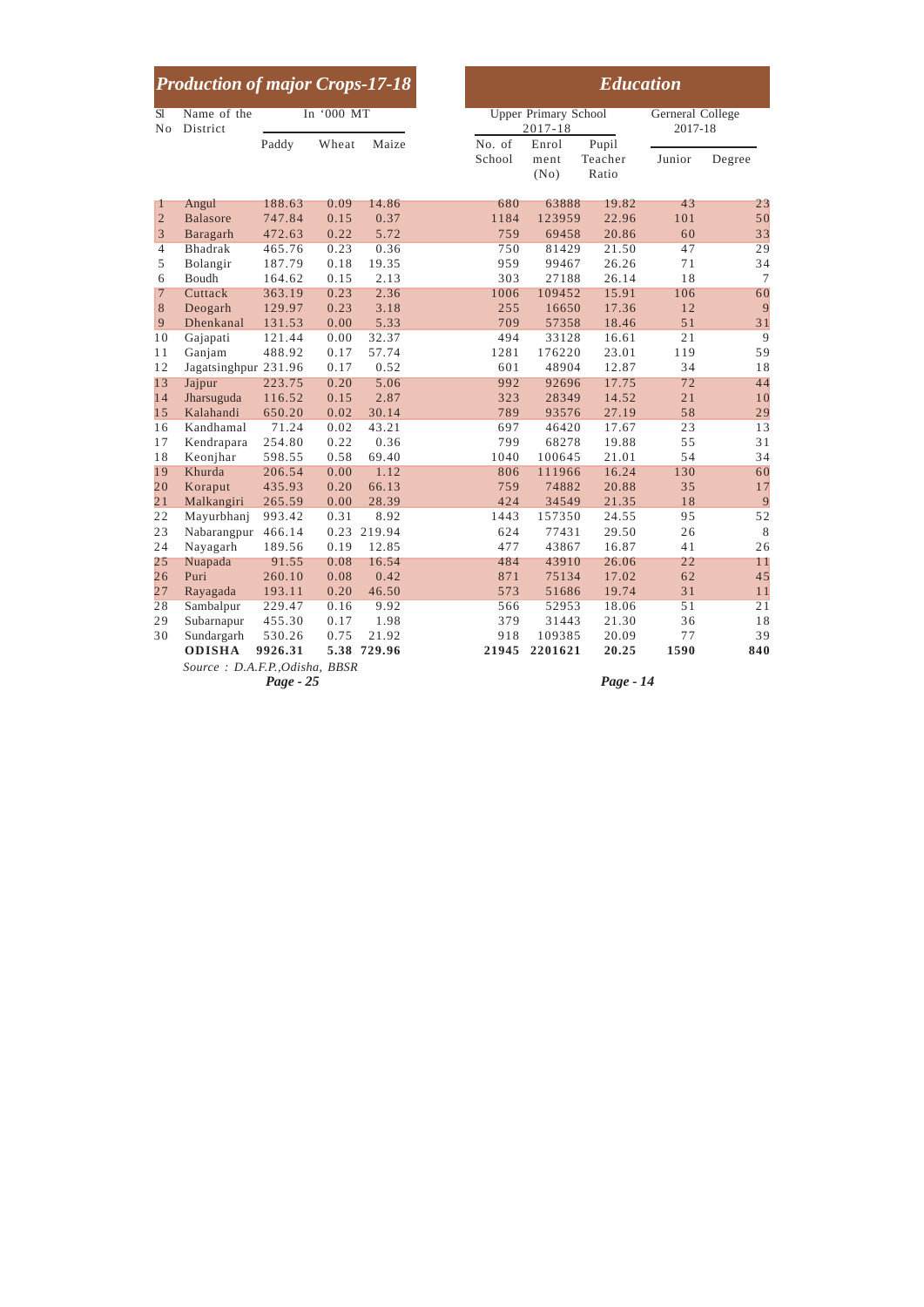| <b>Education</b>  |                                           |                    |                           |                           |                   |                                     | <b>Infrastructure</b> |                                    |                                 |
|-------------------|-------------------------------------------|--------------------|---------------------------|---------------------------|-------------------|-------------------------------------|-----------------------|------------------------------------|---------------------------------|
| <b>S</b> l<br>no. | Name of<br>the District                   |                    | Secondary School          |                           | Post              | As on 31.03.2018<br><b>Villages</b> |                       | All Banks (as on March 18)         |                                 |
|                   |                                           | No. of<br>Schools  | Enrole<br>ment<br>(No)    | Pupil<br>Teacher<br>Ratio | Offices<br>(No)   | electri<br>fied<br>(No)             | (No)                  | Branch Deposit<br>(Rs.in<br>Crore) | Credit<br>(Rs. in<br>Crore)     |
| $\mathbf{1}$      | Angul                                     | 282                | 36666                     | 25.71                     | 235               | 1652                                | 169                   | 10081.64                           | 4200.01                         |
| $\sqrt{2}$        | <b>Balasore</b>                           | 565                | 72460                     | 25.16                     | 468               | 2633                                | 239                   | 10297.84                           | 5197.83                         |
| 3                 | Baragarh                                  | 345                | 40503                     | 22.06                     | 240               | 1179                                | 157                   | 4658.79                            | 2523.23                         |
| $\overline{4}$    | <b>Bhadrak</b>                            | 355                | 51041                     | 34.21                     | 355               | 1242                                | 147                   | 5046.44                            | 3546.02                         |
| 5                 | Bolangir                                  | 400                | 54256                     | 28.62                     | 289               | 1751                                | 158                   | 5047.99                            | 2567.03                         |
| 6                 | Boudh                                     | 83                 | 15218                     | 35.31                     | 118               | 1101                                | 49                    | 939.48                             | 688.71                          |
| $\overline{7}$    | Cuttack                                   | 559                | 68041                     | 25.85                     | 394               | 1852                                | 389                   | 21356.74                           | 11049.45                        |
| $\,8\,$           | Deogarh                                   | 94                 | 10124                     | 20.96                     | 58                | 706                                 | 42                    | 1091.49                            | 428.77                          |
| 9                 | Dhenkanal                                 | 279                | 36090                     | 22.84                     | 239               | 1081                                | 131                   | 4822.13                            | 4199.24                         |
| 10                | Gajapati                                  | 173                | 16766                     | 30.21                     | 150               | 1382                                | 63                    | 1845.89                            | 543.29                          |
| 11                | Ganjam                                    | 699                | 111702                    | 33.18                     | 682               | 2753                                | 419                   | 16865.07                           | 6537.65                         |
| 12                | Jagatsinghpur                             | 316                | 33387                     | 22.50                     | 222               | 1223                                | 159                   | 8670.76                            | 3451.83                         |
| 13                | Jajpur                                    | 486                | 57511                     | 25.53                     | 304               | 1598                                | 204                   | 7404.14                            | 6004.95                         |
| 14                | Jharsuguda                                | 137                | 15858                     | 21.60                     | 84                | 347                                 | 93                    | 4757.20                            | 3093.66                         |
| 15                | Kalahandi                                 | 361                | 49340                     | 28.28                     | 308               | 2047                                | 141                   | 3467.77                            | 2112.65                         |
| 16                | Kandhamal                                 | 224                | 24257                     | 26.71                     | 268               | 2017                                | 72                    | 2014.82                            | 899.70                          |
| 17                | Kendrapara                                | 378                | 44660                     | 25.23                     | 279               | 1385                                | 135                   | 4894.39                            | 1909.60                         |
| 18                | Keonjhar                                  | 520                | 53393                     | 20.93                     | 440               | 2059                                | 209                   | 9950.51                            | 4342.26                         |
| 19                | Khurda                                    | 395                | 68100                     | 29.13                     | 315               | 1356                                | 632                   | 78470.53                           | 41225.09                        |
| 20                | Koraput                                   | 314                | 32108                     | 31.14                     | 209               | 1383                                | 126                   | 4798.42                            | 2400.41                         |
| 21                | Malkangiri                                | 139                | 14416                     | 30.35                     | 128               | 898                                 | 50                    | 1327.76                            | 554.84                          |
| 22                | Mayurbhanj                                | 661                | 77925                     | 25.23                     | 712               | 3644                                | 261                   | 9013.35                            | 3461.69                         |
| 23                | Nabarangpur                               | 235                | 28916                     | 34.22                     | 204               | 820                                 | 61                    | 1744.56                            | 1010.81                         |
| 24                | Nayagarh                                  | 245                | 30345                     | 23.41                     | 204               | 1534                                | 118                   | 3131.77                            | 1652.71                         |
| 25                | Nuapada                                   | 167                | 21790                     | 24.05                     | 111               | 656                                 | 62                    | 1669.03                            | 691.83                          |
| 26                | Puri                                      | 378                | 49227                     | 23.99                     | 283               | 1576                                | 214                   | 7307.08                            | 2955.78                         |
| 27                | Rayagada                                  | 233                | 23074                     | 31.70                     | 213               | 2220                                | 96                    | 3066.57                            | 1434.51                         |
| 28                | Sambalpur                                 | 236                | 28949                     | 22.42                     | 205               | 1229                                | 178                   | 23067.42                           | 4762.80                         |
| 29<br>30          | Subarnapur<br>Sundargarh<br><b>ODISHA</b> | 146<br>466<br>9871 | 18956<br>63265<br>1248344 | 22.98<br>28.17<br>26.48   | 97<br>401<br>8215 | 856<br>1713<br>45893                | 73<br>261<br>5108     | 1566.98<br>17134.52<br>275511.08   | 1058.80<br>8168.84<br>132673.99 |
|                   |                                           | Page - 15          |                           |                           |                   |                                     | Page - 24             |                                    |                                 |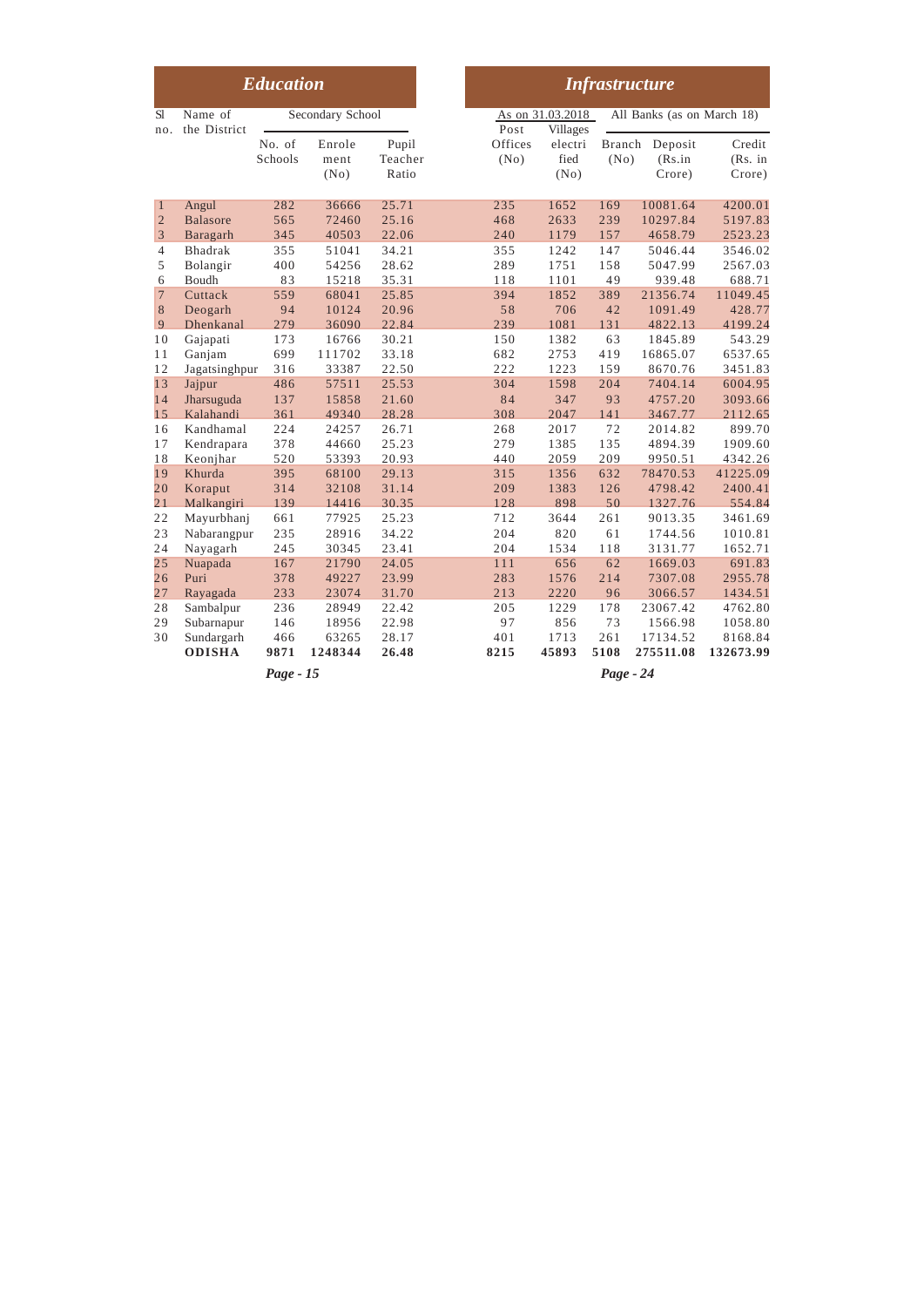|                 |                                       | LUS, 2017-18       |                  |                     |
|-----------------|---------------------------------------|--------------------|------------------|---------------------|
| <b>S1</b>       | Name of<br>the District               |                    | In '000 Hect     |                     |
| no.             |                                       | Current<br>fallows | Other<br>fallows | Net<br>area<br>Sown |
| $\mathbf{1}$    | Angul                                 | 19                 | 17               | 197                 |
| $\overline{2}$  | <b>Balasore</b>                       | 59                 | 5                | 191                 |
| 3               | Baragarh                              | 25                 | 6                | 324                 |
| $\overline{4}$  | <b>Bhadrak</b>                        | $\overline{2}$     | 5                | 174                 |
| 5               | Bolangir                              | 39                 | 13               | 307                 |
| 6               | Boudh                                 | 3                  | $\overline{4}$   | 86                  |
| $7\phantom{.0}$ | Cuttack                               | 72                 | $\overline{1}$   | 116                 |
| 8               | Deogarh                               | $\mathbf{0}$       | $\overline{2}$   | 67                  |
| 9               | Dhenkanal                             | 75                 | 20               | 111                 |
| 10              | Gajapati                              | $\boldsymbol{0}$   | 6                | 76                  |
| 11              | Ganjam                                | 81                 | 6                | 325                 |
| 12              | Jagatsinghpur                         | 21                 | 7                | 83                  |
| 13              | Jajpur                                | 21                 | 5                | 124                 |
| 14              | Jharsuguda                            | 28                 | 3                | 60                  |
| 15              | Kalahandi                             | 37                 | 16               | 341                 |
| 16              | Kandhamal                             | 21                 | 6                | 107                 |
| 17              | Kendrapara                            | 20                 | 14               | 132                 |
| 18              | Keonjhar                              | 10                 | $\overline{0}$   | 288                 |
| 19              | Khurda                                | 28                 | 6                | 101                 |
| 20              | Koraput                               | 48                 | 19               | 256                 |
| $\overline{21}$ | Malkangiri                            | $\overline{0}$     | 15               | 142                 |
| 22              | Mayurbhanj                            | 50                 | 13               | 387                 |
| 23              | Nabarangpur                           | $\mathbf{0}$       | 8                | 186                 |
| 24              | Nayagarh                              | 15                 | $\mathbf{1}$     | 119                 |
| 25              | Nuapada                               | $\boldsymbol{0}$   | 1                | 189                 |
| 26              | Puri                                  | 98                 | $\mathbf{1}$     | 91                  |
| 27              | Rayagada                              | 19                 | 5                | 174                 |
| 28              | Sambalpur                             | $\overline{2}$     | 17               | 192                 |
| 29              | Subarnapur                            | $\overline{2}$     | 7                | 126                 |
| 30              | Sundargarh                            | 28                 | $\overline{0}$   | 285                 |
|                 | <b>ODISHA</b><br>Source: DAFP, Odisha | 824<br>$Page - 23$ | 229              | 5356                |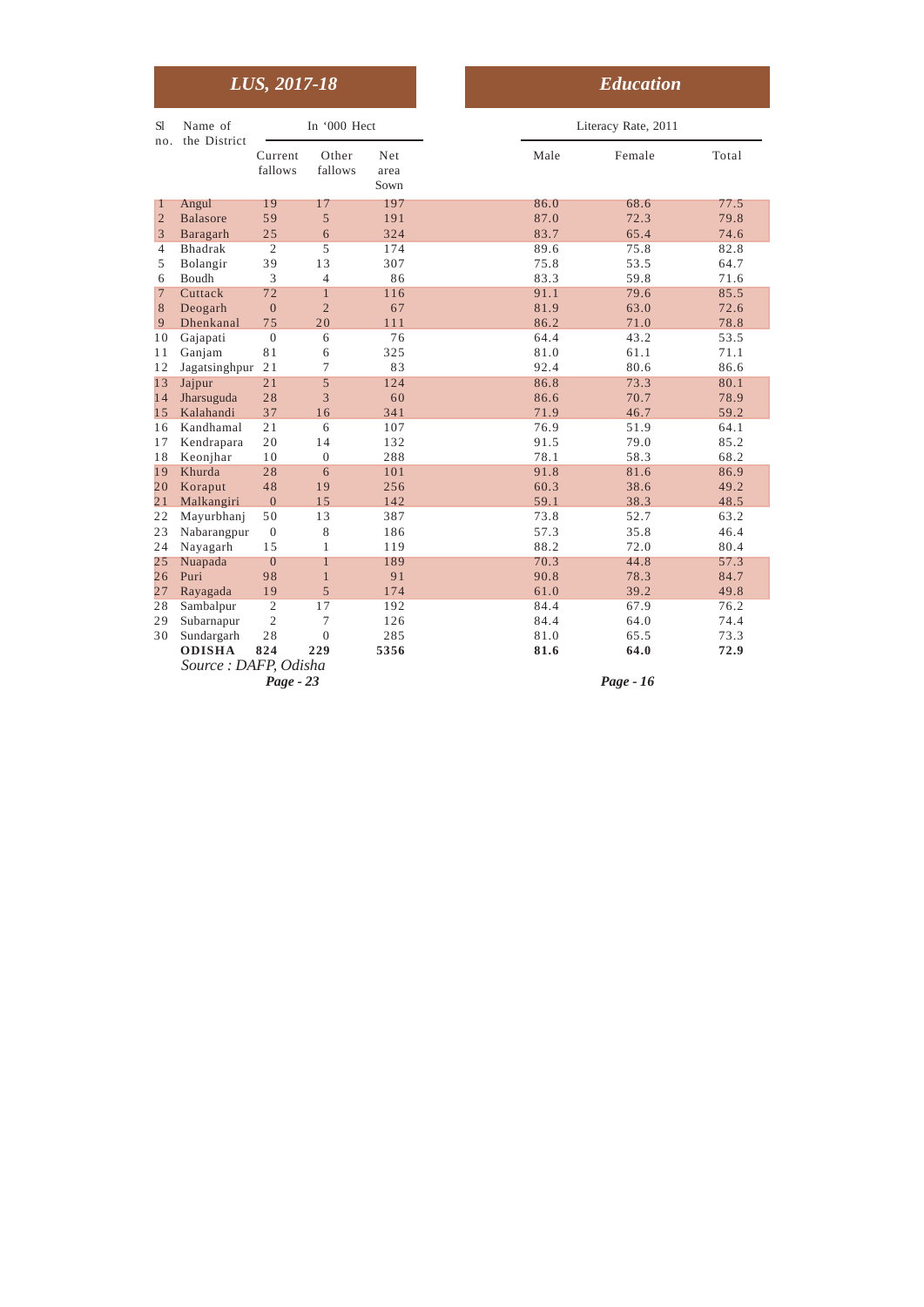|                                      | <b>Industry</b>       |                     |                                   |                     | LUS, 2017-18                    |                                   |
|--------------------------------------|-----------------------|---------------------|-----------------------------------|---------------------|---------------------------------|-----------------------------------|
| Name of<br>S1<br>the District<br>no. | No. of<br><b>MSME</b> | Total<br>Invest     | Total<br>employ                   |                     | In '000 Hectare                 |                                   |
|                                      | setup                 | ment<br>lakh)       | ment<br>(Rs.in generated)<br>(No) | Culturable<br>Waste | Land put<br>to non-<br>agrl.Use | Barren &<br>un-culturable<br>Land |
| 1 Angul                              | 1908                  | 14130.26            | 4525                              | 19                  | 48                              | 7                                 |
| 2 Balasore                           | 2551                  | 6182.84             | 7048                              | 9                   | 33                              | 10                                |
| 3 Baragarh                           | 1865                  | 12560.28            | 6203                              | 15                  | 47                              | 20                                |
| Bhadrak<br>4                         | 1911                  | 6925.27             | 4733                              | 11                  | $\overline{33}$                 | 1                                 |
| 5 Bolangir                           | 2000                  | 8343.79             | 6184                              | 18                  | 53                              | 23                                |
| 6 Boudh                              | 418                   | 1621.40             | 1018                              | 20                  | 21                              | 12                                |
| 7 Cuttack                            | 3357                  | 14601.75            | 9319                              | 10                  | 83                              | 10                                |
| 8 Deogarh                            | 807                   | 1502.63             | 2966                              | 6                   | 51                              | 6                                 |
| 9 Dhenkanal                          | 1505                  | 5737.52             | 3028                              | $\overline{4}$      | 42                              | 5                                 |
| 10 Gajapati                          | 369                   | 1927.44             | 943                               | $\overline{4}$      | 12                              | 68                                |
| 11 Ganjam                            | 2799                  | 6647.74             | 6696                              | 11                  | 21                              | 20                                |
| 12 Jagatsinghpur 1004                |                       | 3821.02             | 3143                              | 6                   | 13                              | 13                                |
| 13 Jajpur                            | 2222                  | 12012.81            | 5751                              | $\overline{4}$      | 51                              | 5                                 |
| 14 Jharsuguda                        | 1290                  | 5802.36             | 4499                              | 15                  | 39                              | 17                                |
| 15 Kalahandi                         | 1831                  | 10982.25            | 9152                              | 21                  | 35                              | 57                                |
| 16 Kandhamal                         | 844                   | 1525.75             | 1993                              | 14                  | 9                               | 30                                |
| 17 Kendrapara                        | 1345<br>1422          | 3778.52             | 2801<br>3630                      | 6<br>26             | 49<br>77                        | 5<br>93                           |
| 18 Keonjhar<br>19 Khurda             | 3085                  | 6589.00<br>16483.84 | 11419                             | 8                   | 46                              | 15                                |
|                                      | 1771                  | 7794.53             |                                   | 44                  | 54                              | 210                               |
| 20 Koraput<br>21 Malkangiri          | 353                   | 1876.46             | 5378<br>1260                      | $\overline{4}$      | 23                              | 38                                |
| 22 Mayurbhanj                        | 2120                  | 7153.97             | 6178                              | 1 <sub>0</sub>      | 58                              | 16                                |
| 23 Nabarangpur 1024                  |                       | 4782.58             | 3096                              | 15                  | 44                              | 9                                 |
| 24 Nayagarh                          | 867                   | 3502.01             | 2597                              | 5                   | 25                              | 6                                 |
| 25 Nuapada                           | 845                   | 2686.23             | 1693                              | 2                   | 3                               | $\overline{2}$                    |
| 26 Puri                              | 1515                  | 6763.20             | 4349                              | 3                   | 115                             | 8                                 |
| 27 Rayagada                          | 1571                  | 7763.00             | 5899                              | 22                  | 124                             | 38                                |
| 28 Sambalpur                         | 2564                  | 19872.94            | 8784                              | 19                  | 38                              | 18                                |
| 29 Subarnapur                        | 533                   | 962.67              | 1642                              | 8                   | 22                              | 12                                |
| 30 Sundargarh                        | 4462                  | 28111.53            | 11325                             | 16                  | 29                              | 66                                |
| <b>ODISHA</b>                        | 50158                 | 232445.59           | 147252                            | 375                 | 1298                            | 840                               |

*Source : Directorate of Industries, Odisha*

*Page - 17 Page - 22*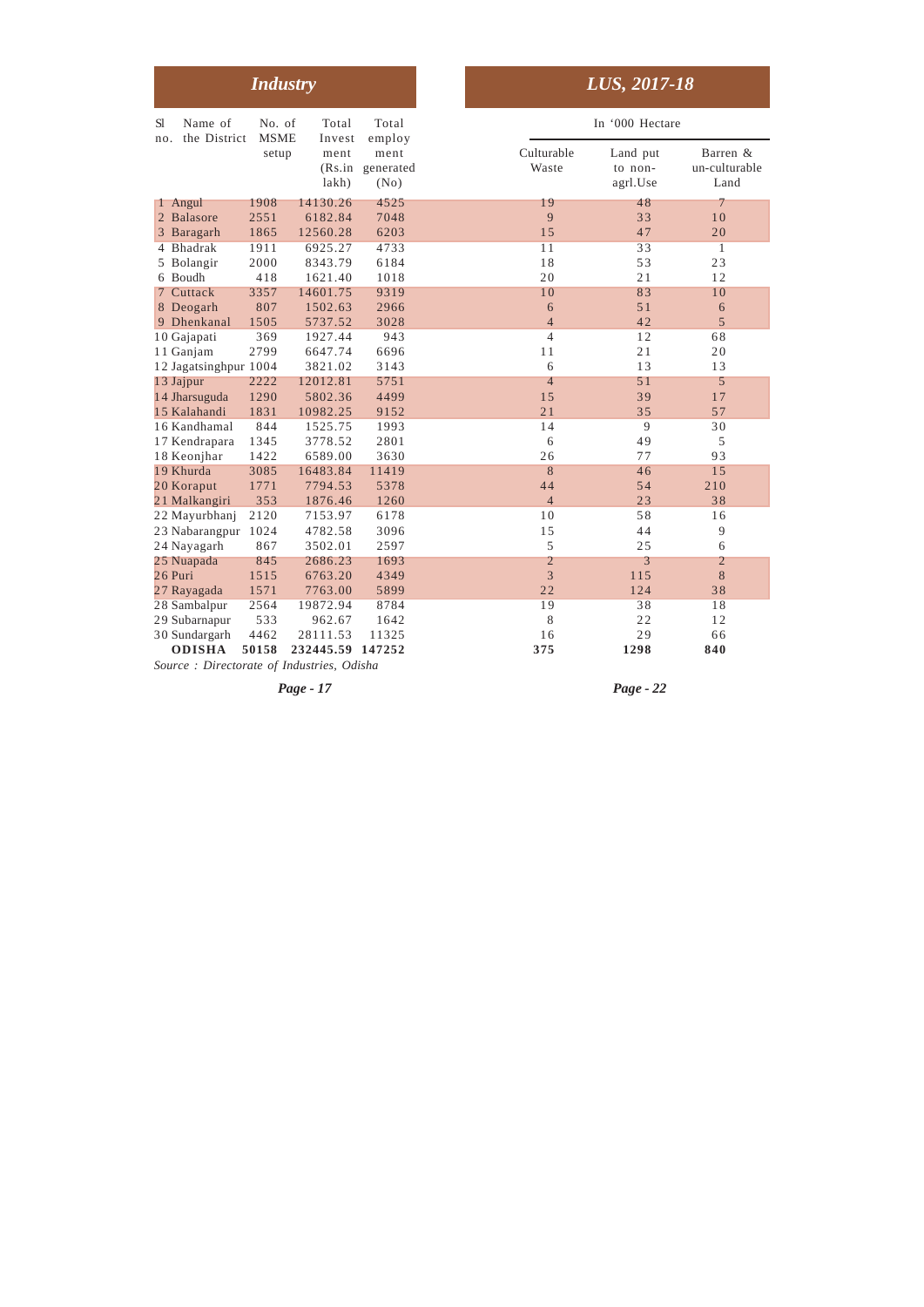|                     |                          | LUS, 2017-18 |                       |                 |
|---------------------|--------------------------|--------------|-----------------------|-----------------|
| S1<br>no.           | Name of<br>the District  | Forest       | In '000 Hect<br>Misc. | Perma           |
|                     |                          | area         | trees<br>&            | nent<br>Pasture |
|                     |                          |              | Grooves               |                 |
| 1                   | Angul                    | 272          | 23                    | 36              |
| $\overline{2}$      | <b>Balasore</b>          | 33           | 25                    | 16              |
| 3                   | Baragarh                 | 122          | 5                     | 20              |
| 4                   | <b>Bhadrak</b>           | 10           | $\overline{3}$        | 11<br>46        |
| 5                   | Bolangir<br>Boudh        | 154<br>128   | $\overline{4}$<br>19  | 17              |
| 6<br>$\overline{7}$ | Cuttack                  | 79           | 11                    | 11              |
| 8                   | Deogarh                  | 156          | $\mathbf{1}$          | 5               |
| 9                   | Dhenkanal                | 174          | 6                     | 8               |
| 10                  | Gajapati                 | 247          | 8                     | 12              |
| 11                  | Ganjam                   | 315          | 22                    | 20              |
| 12                  | Jagatsinghpur            | 13           | $\overline{4}$        | $\overline{7}$  |
| 13                  | Jajpur                   | 72           | $\overline{4}$        | $\overline{4}$  |
| 14                  | Jharsuguda               | 20           | 6                     | 20              |
| 15                  | Kalahandi                | 254          | 8                     | 23              |
| 16                  | Kandhamal                | 571          | 34                    | 10              |
| 17                  | Kendrapara               | 25           | 5                     | 8               |
| 18                  | Keonjhar                 | 310          | 6                     | 20              |
| 19                  | Khurda                   | 62           | 1 <sub>0</sub>        | 5               |
| 20                  | Koraput                  | 188          | 17                    | 45              |
| 21                  | Malkangiri               | 335          | $\mathbf{1}$          | 21              |
| 22                  | Mayurbhanj               | 439          | 41                    | 28              |
| 23                  | Nabarangpur              | 246          | 13                    | 8               |
| 24                  | Nayagarh                 | 208          | 6                     | $\overline{4}$  |
| 25                  | Nuapada                  | 185          | 1                     | 2               |
| 26                  | Puri                     | 14           | 9                     | 9               |
| 27                  | Rayagada                 | 281          | 18                    | 26              |
| $\overline{28}$     | Sambalpur                | 363<br>41    | $\overline{4}$<br>3   | 13<br>13        |
| 29<br>30            | Subarnapur<br>Sundargarh | 496          | 25                    | 26              |
|                     | <b>ODISHA</b>            | 5813         | 342                   | 494             |
|                     |                          |              |                       |                 |
|                     |                          |              | $Page-21$             |                 |